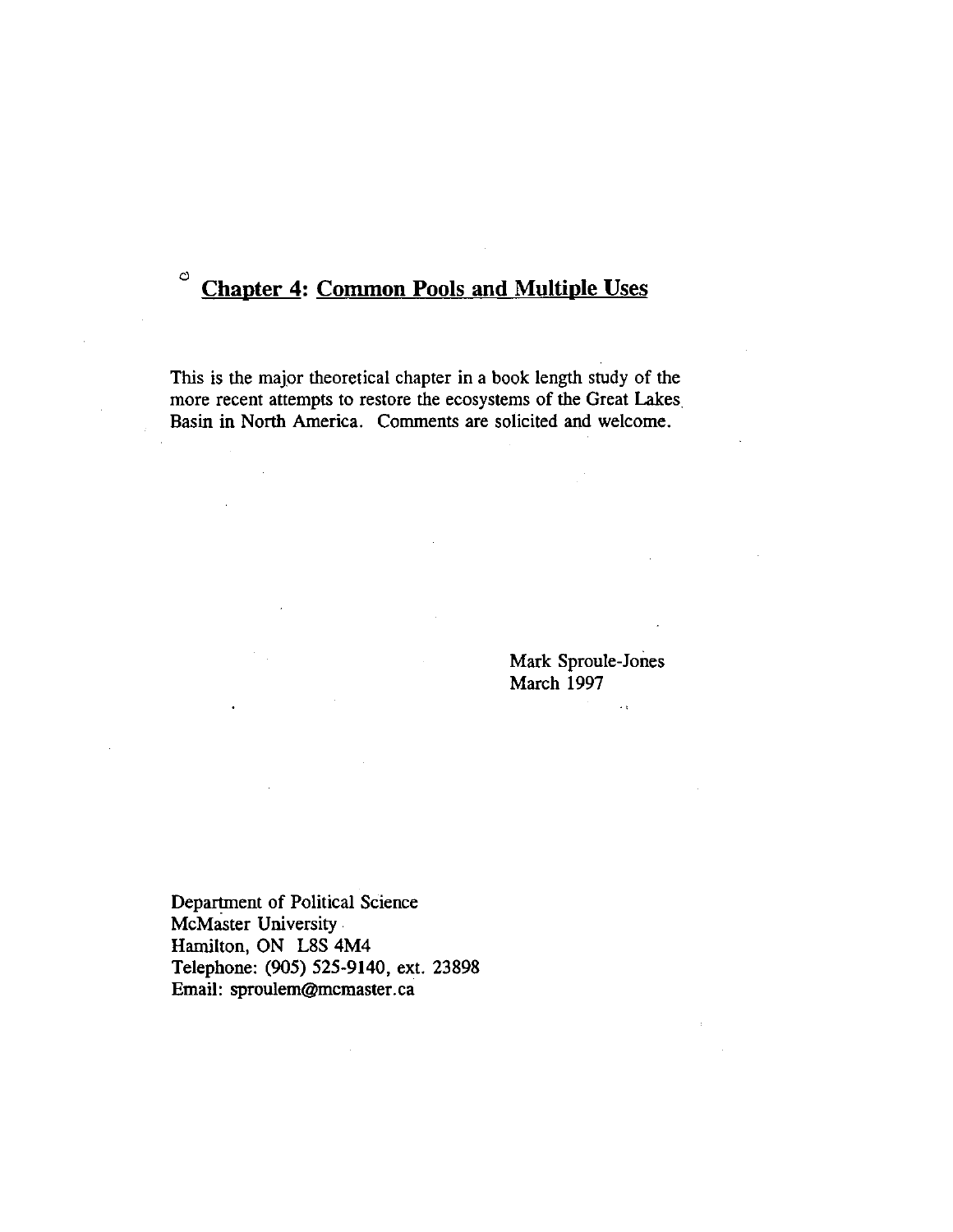## **Chapter 4**

### Common Pools and Multiple Uses

Common Pools are assets subject to the subtraction principle. This simply means that once some of the asset is taken, then less is available to take again. Common Pools are like refrigerators. You may fill them with food, only to find that others in your household have taken much of it and less is available for you to consume. Unless something is done about, the refrigerator may soon be empty.

Common pools are ubiquitous. They can be given by nature, like a well or an oil pool or a living but hunted animal species. They can be socially constructed, like a government budget or a well stocked refrigerator. Or they can be a combination of both, like a harbour to dump human and industrial wastes.

Gradually the ubiquity and problems of common pools are being understood and solved (intellectually) by scholars. In the real world too, communities working alone or with outside governmental help are beginning to understand and solve the basic logics of common pools.

What are the basic logics? Is there anything more to common pools than a replenishment issue? Can we solve our refrigerator problem simply by restocking it regularly?

One obvious problems is that it gets to be quite costly to keep on refilling the 'frig, let alone going to and from the store (a kind of transaction cost to use an economics concept). One may not have the resources to keep up the replenishment at the rate at which the stock is being reduced.

We may also feel some kind of injustice at allowing others to reduce the stock and for only ourselves being prepared to replenish. In some cases, this injustice can mean that the stock is left to be exhausted. We would rather that than constantly being "suckered" by others.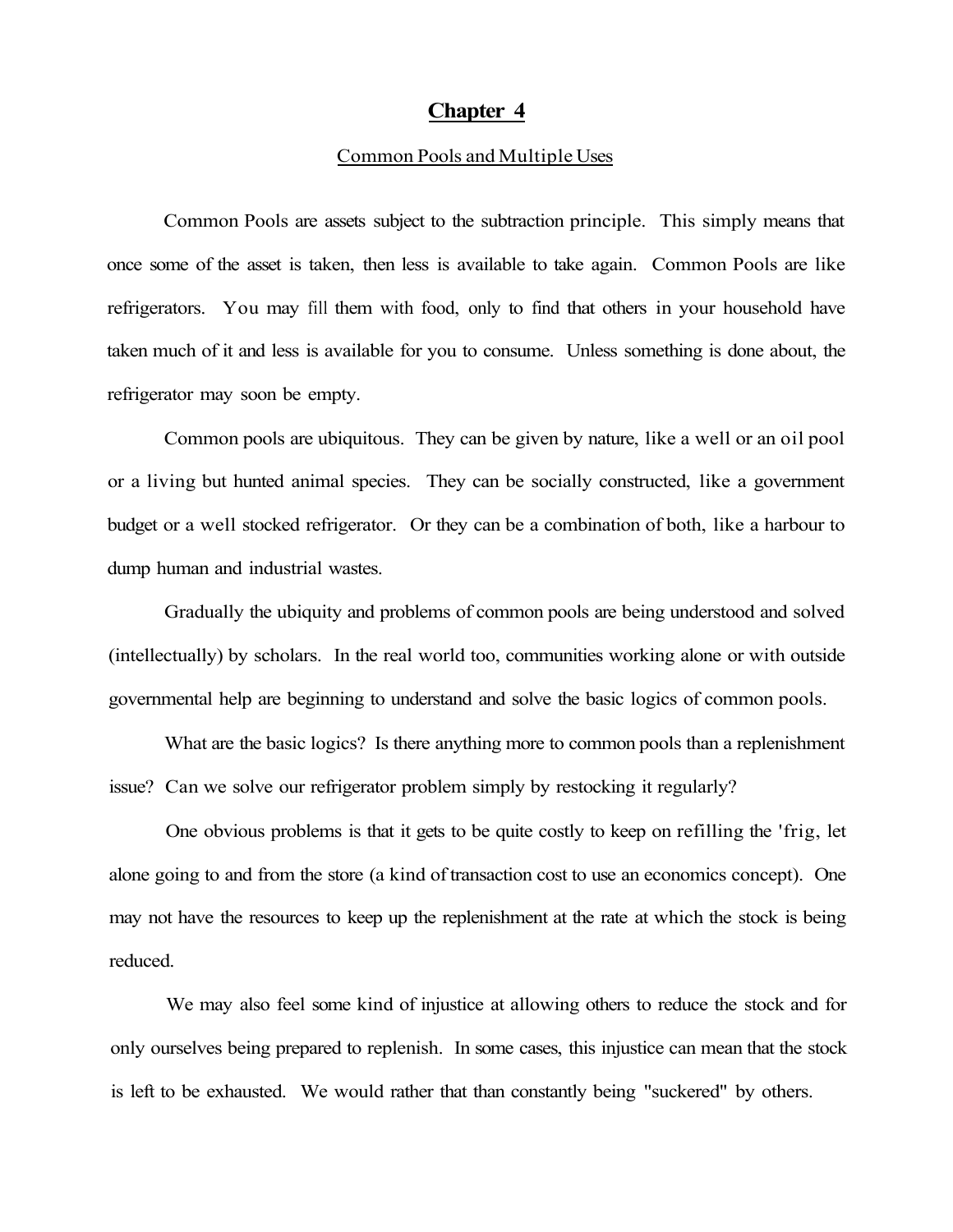Many common pools cannot be replenished anyway, given our ignorance about the technical nature of the stock or our inabilities to restock properly. The natural world provides the best examples of these common pool problems. We can restock some fisheries, for example, with hatcheries and laboratory fishes. But captivity bred fishes do not exhibit identical behaviour to those of wild reared fishes, and their resilience in natural waters, let alone their taste to fishers, can be quite different. Nature by itself may restock properly, but this process may take so long that we treat the resource as non renewable - like an oil pool for instance.

So with these limitations, we may decide to devise rules to limit the use of or withdrawals from the common pool in question. Rules can, perhaps, be fashioned so that the rates of withdrawal are approximately equal to the rates of natural replenishment (and/or artificial replenishment by human construction). If one can limit the number of times a refrigerator door can be opened, then perhaps with some judicious shopping, the stock of food will stay about the same. One may also need a cluster of social norms too, to make this work. Frequent comments about greedy people or freeloaders or about the trials of modern shopping can, ironically, be a socially productive use of human guilt. There is a wealth of evidence that smaller communities can fashion enforceable social rules to keep many common pools sustained over time (McCay and Acheson, 1987; Pinkerton (ed.) 1989; Ostrom, E., 1990; McKean, 1992; Bromley et al., 1992; Ostrom, E., Gardner, Walker, 1994 - provide major reviews).

However, it is not a simple matter to construct rules for all common pools in all social and natural environments. One reason is due to the technical characteristics of different pools.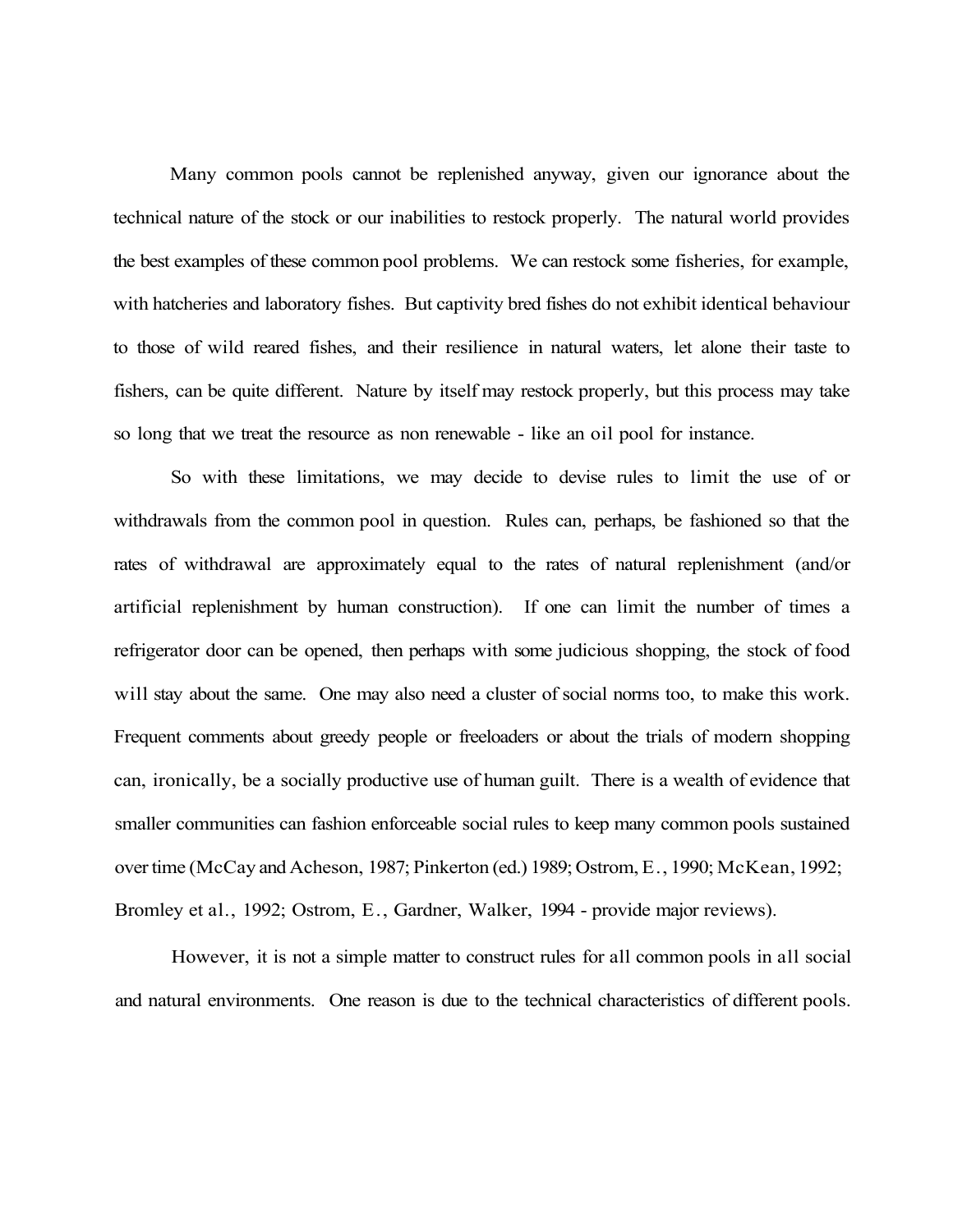## Dimensions of Pools

We seem to have studied common property resources in the physical-biological world perhaps more than we have paid attention to comparable pools in non social situations. My examples will tend to be drawn from the natural resources and environmental area more than from other areas of study.

It is well recognized in the literature that a key dimension associated with common pools is that of exclusion. It can be difficult to exclude some persons from catching or using a resource. Migratory fish, for example, have a way of avoiding international boundaries and the rules devised to limit fishing effort and sustain the resource. Consequently, fishers from neighbouring countries may enjoy what you thought were "your fish". Its the technical issue of fugitivity that makes exclusion difficult. Similarly, a common pool used for dumping liquid wastes may successfully assimilate oxygen-demanding wastes by regular mixing of its waters with the atmosphere. However, the rates of assimilation may be too slow to deal with extra loadings that might come from unexcluded sources - like upstream erosion on a river for example. Again, there are technical characteristics of the good that may make exclusion difficult. These technical characteristics make exclusion difficult, consumption or withdrawals from the pool unpredictable and/or replenishment rates insufficient.

There may also be insufficient or inappropriate rules for excluding users of a pool. Rules that tightly regulate the kind and quantity of wastes pumped into a harbour may be insufficient if no rules exist to regulate non-point sources of pollution like storm water run off for example. Rules designed to control human sewage wastes may and frequently are inappropriate for dealing with persistent organic chemicals discharged into the environment. A lot of the rules that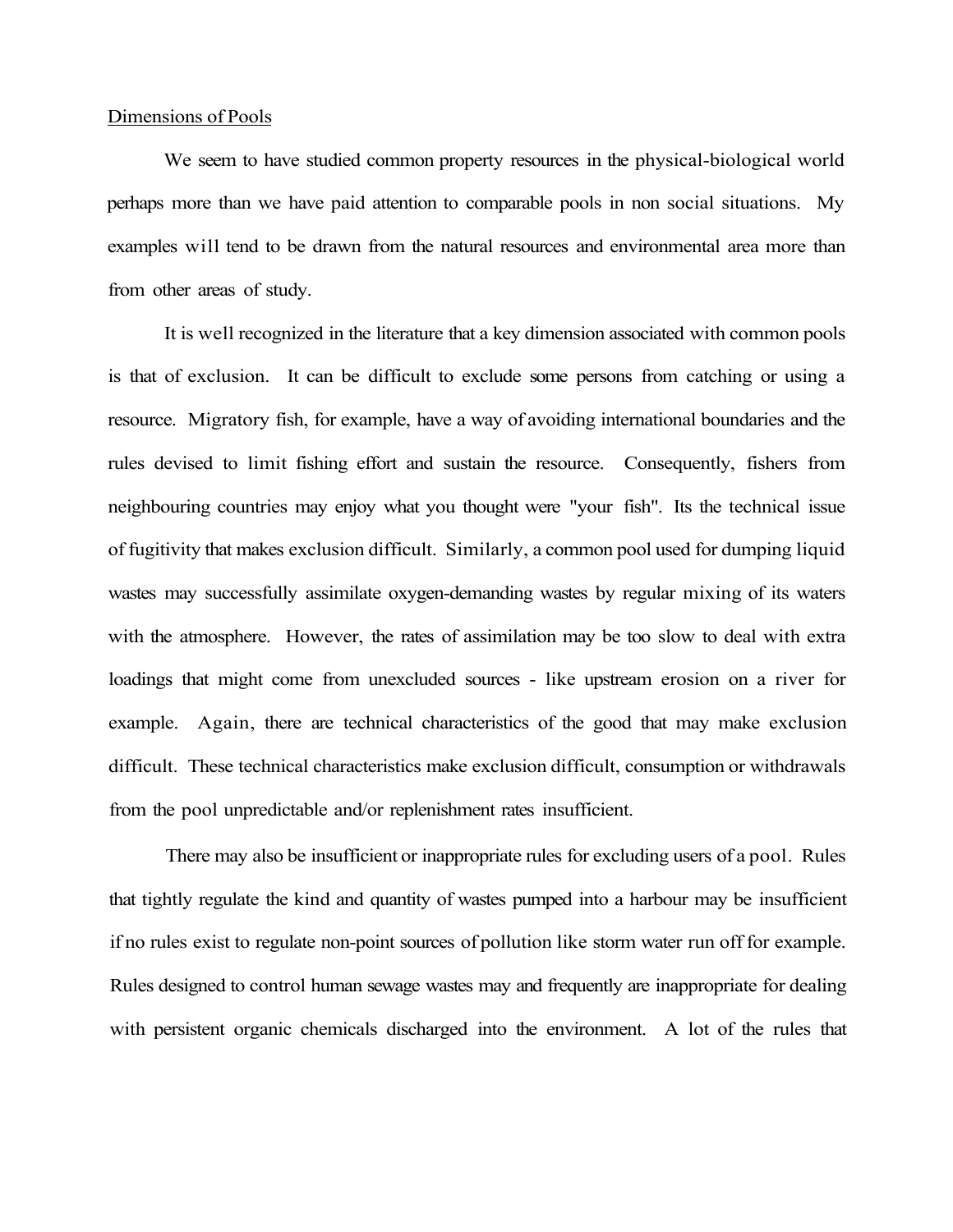communities and governments fashioned to control the environment were (and often still are) modelled on the Benthamite public health movement of mid Nineteenth Century England. They involved designing sewers, disinfecting wastes and discharging the resultant effluent away from population centers. Rules which were once sufficient and necessary became, with the development of industrial capitalist societies, necessary but insufficient.

There is a third key dimension of common pools in the case of aquatic environments like the Great Lakes. Living systems are interdependent in differing scales (and times) depending on their functional relationships to each other. This is the primary characteristic of ecosystems (de Groot, 1986). So, as a crude example, there is a functional interdependence between the regulation of nutrients in wetlands, the productivity of wetlands for aquatic animals, and the carrying capacity of the natural environment for human food sources. Stresses on any part of these relationships, such as experienced through massive waste disposal, can threaten the resilience and long run sustainability of the ecosystem as a whole. It is the scale and variety of the interdependencies in an environmental common pool that give it an extra level of complexity (and uncertainty).

## Dynamics

Common pools change and adapt over time as a result of changes in any one of their characteristic defining dimensions: technologies; exclusionary rules; ecosystem interdependencies (in the natural resources cases). The economic literature on common pools emphasizes the consequences of changes in the stock (or size or population) of the pool from changes in the intensity of its use, within the parameters of zero technological change and zero ecosystem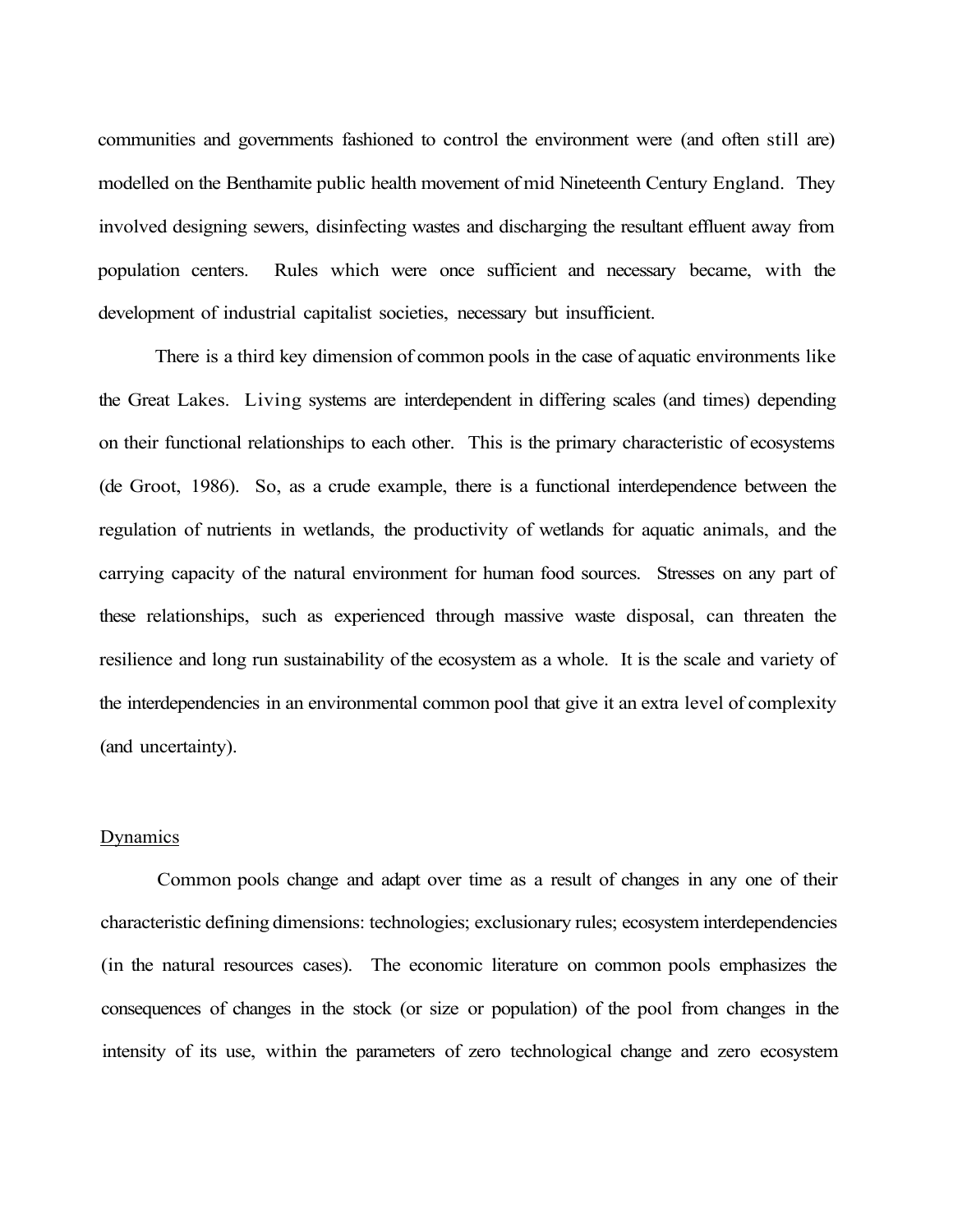connections. A frequent result of this one type of situation is the so-called "Tragedy of the Commons" whereby common pool users increase their intensities of use beyond the sustainable range and the stock of the pool is reduced, if not eliminated. This particular scenario is the subject of extensive research emphasizing, as it does, the incentives on users of a resource to become opportunists within their community of users. It has also been modelled as the so-called Prisoner's Dilemma Game in the formal branch of economics known as game theory. But it is still just one possibility, in the range of theoretical possibilities and practical outcomes.

Let's use the example of the household refrigerator again. The stock is its contents. The flow is the set of items taken by the household members at any one time. The technological conditions are set: one 'frig and one location of edible food. The exclusionary rules are also set if you will: go to the 'frig whenever you want and remove however much you wish. There are no real non-trivial ecosystem interdependencies in this case. The incentive on household members? Withdraw items for consumption, or storage and later consumption, in case your roommates/partners/family members get greedy and eat into the stock. Other household members thinking the same will similarly reduce the stock. The collective interest of rationing the resources until the stock gets replenished is ignored. What a tragedy!

Economics often uses static equilibrium models to understand common pools and their limits; this redirects attention away from their dynamic character and changes in parameters. Early work in understanding ecosystems had the same emphasis, namely a concern that environmental factors set limits on plant and animal populations. In both social and environmental sciences in recent years, there has been a renewal of concern with dynamic changes in pools. Evidence exists that "The Tragedy of the Commons" is a relatively rare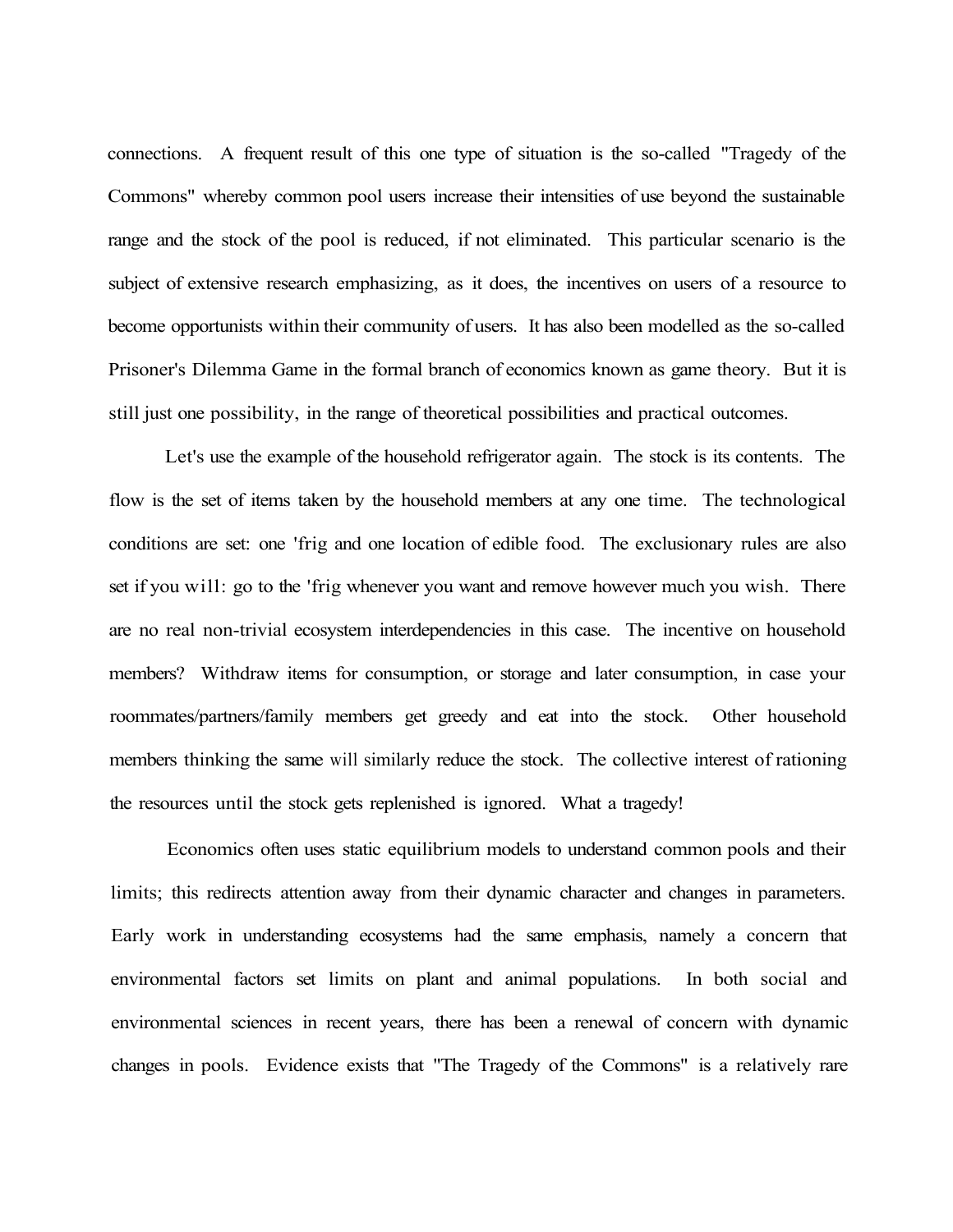situation and that communities tend to develop over time exclusionary rules to help reduce dynamic fluctuations in common pool populations (e.g. Ostrom, 1990, Ostrom, et al., 1994). Evidence also exists that management of fluctuations of populations is prone to failure because of an inability or unwillingness to manage more than a selected set of variables (Francis, 1994; Lee, 1993; Gunderson, et al.. 1995). The result can be major surprises (Holling, 1986). Fish populations, for example, kept high by hatchery stocks can suddenly plunge as the less adaptable hatchery fish fall prone to disease. Long run dynamic adaptations were not understood and thus, in part, ignored in initial decision-making about the sustainability of the resource.

A major reorientation toward the dynamics of common pools is necessary. Some work and investigations of property rights in the natural resources field suggests an effort to understand the dynamics of rights (and rules more formally) may offer a promising approach. We will now review and then extend current understandings about property rights and their adaptations over time. We discover that our knowledge is rooted in our understandings about individuals as private property owners, proprietors, managers and users. We thus explore an extension of these logics into other situations where the stakeholders may be corporate and collective organizations, and where, as a result, different methods of adaptation are developed. Our focus remains on the conditions (or rules) through which changes are made. We term these conditions or rules as collective choice rules that, in part, determine how property rights and what (in other contexts) have been called operational rules change and adapt. It is in these collective choice arrangements that rules about common pools are formulated and implemented by individuals and collective interests. If we are to understand the evolution, development and change of ecosystems, then we hypothesize that we must analyze how collective choice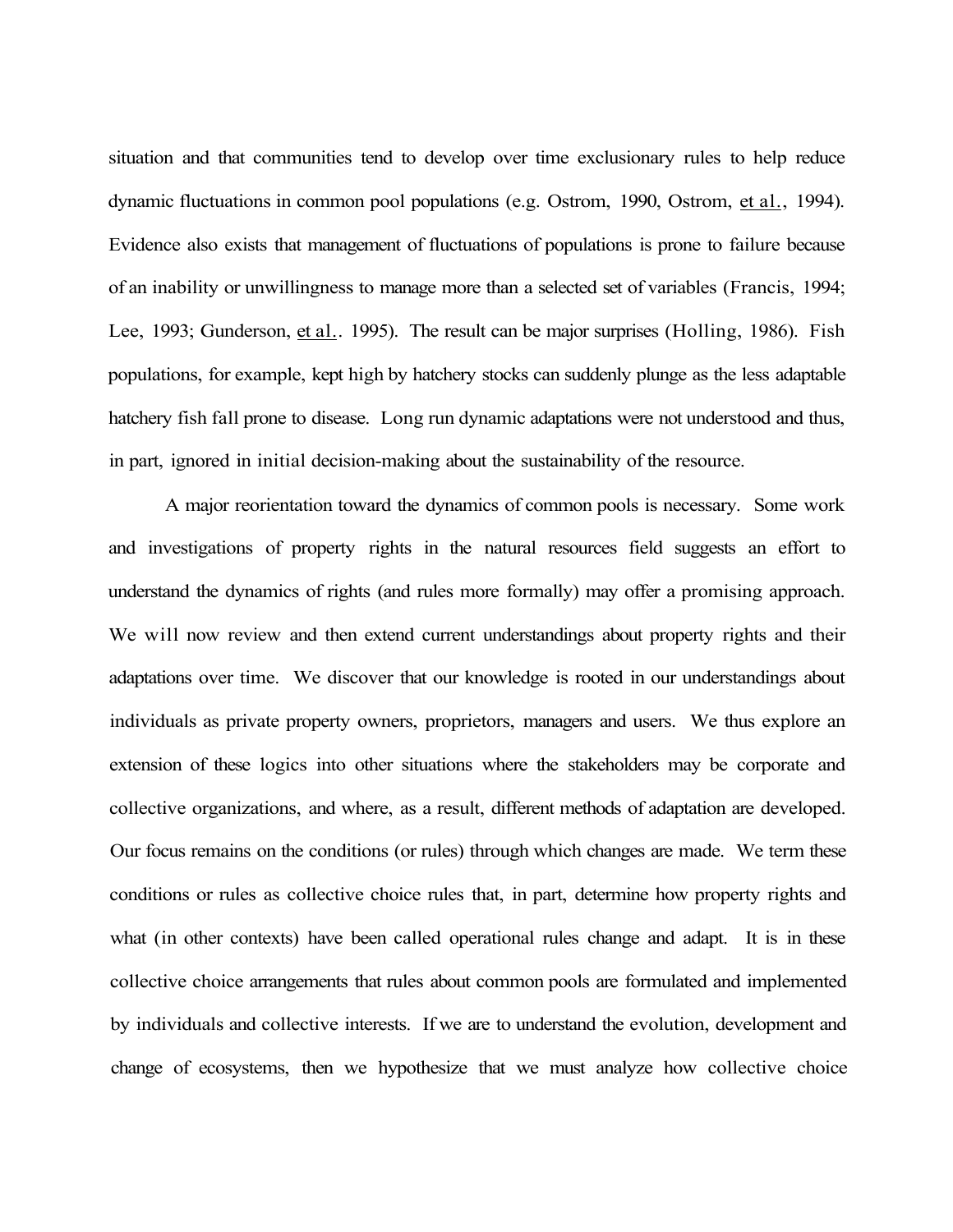mechanisms operate and adapt.

A basic framework of analysis of rules, including collective choice mechanisms is presented. This is partially extended to deal with major classes of factors included in the framework. The following chapter develops indicators to test the framework in the context of the Areas of Concern on the Great Lakes.

## **Property Rights**

Property rights are "legally sanctioned" rules that affect the uses of resources and "the corresponding assignment of costs and benefits" (Libecap, 1986, 229). The resources in question include physical possessions, like land or dwellings or equipment.

They can include knowledge as a resource or, in unusual cases, include other human beings perhaps as conscripts in a standing army. Property rights are in fact, "bundles" of rights that can include the right to exclude others that we saw as a key dimension of common pools. Other frequently found rights in this behavioural sense of the concept are the rights of access, withdrawal, management and alienation (transferability) of a resource. ( Schlager and Ostrom, 1992). Different configurations of these rights are found for different resources. If we use our refrigerator example again, there may be different limitations placed on access in each household. They would be tailored to ration the different demands for and supply of new food.

Of particular concern for this study is the structure of control and power over these resources. Who can ration the food, when, where and how? Existing theory identifies three classes of persons who can exercise property rights in a comprehensive or less comprehensive sense of the bundles of available rights. There is the individual person, like a "head" of the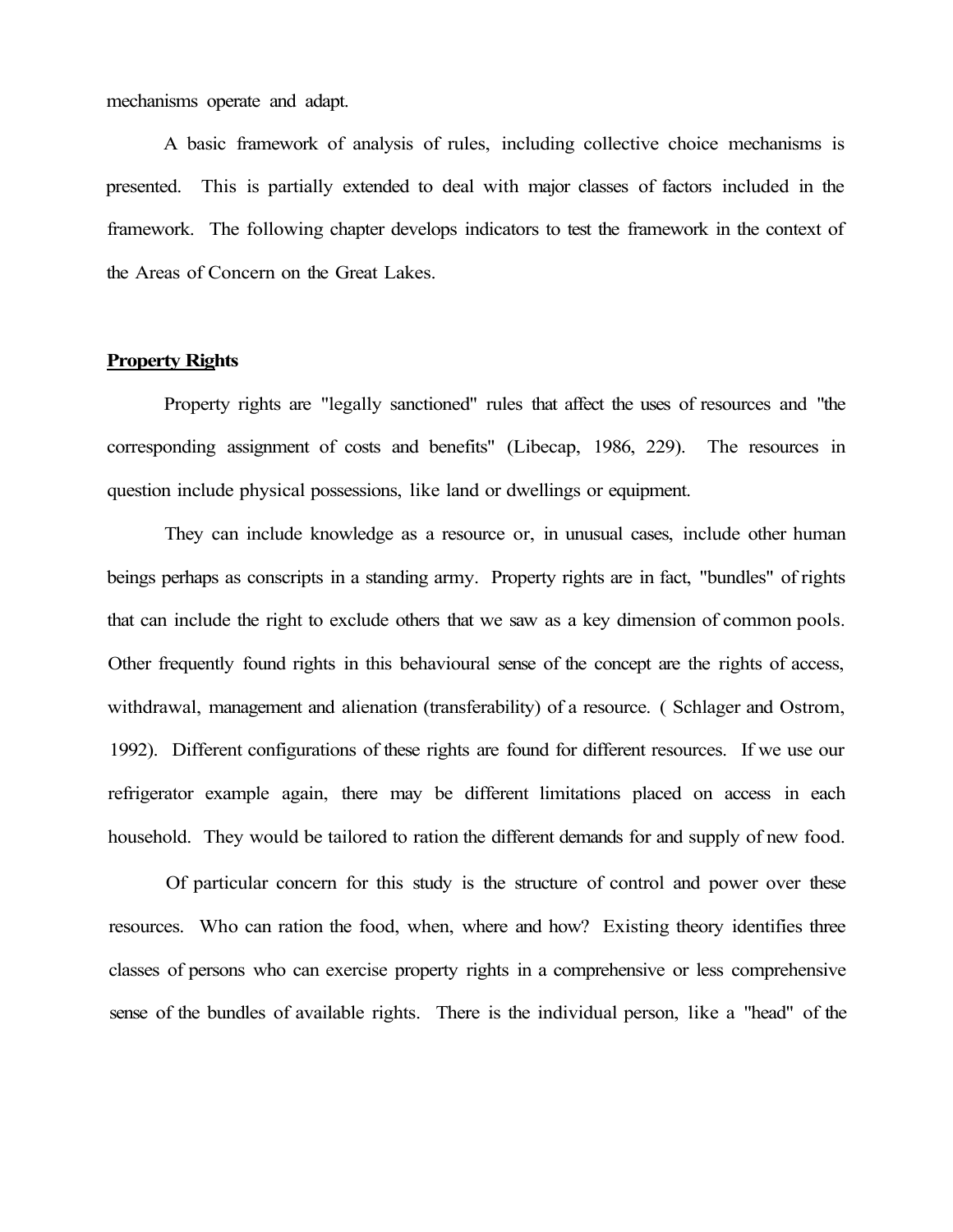household who can set the rules for access, withdrawal, management, exclusion and transferability of the food in the 'frig. (We sometimes call this person "Mom"!). Besides individual property rights, we also find some rights held collectively by more than one person, like fishers who may control various uses of a fishery in a collective fashion. Finally, we can find resources which are not held by anyone. Many fugitive natural resources are of this character and these form the best cases for understanding "The Tragedy of the Commons". No one can exclude others in such situations.

This threefold division may be useful in describing many situations, but it is a somewhat crude tripartite division that may bring little understanding to real world circumstances. It is like saying there are only 3 ways to husband a resource like that in the household 'frig, namely put one person in charge, put everyone in charge, or put no one in charge. Most households would fail if presented with only these three choices!

What we can do is disentangle the concept of property rights in order to distinguish between different kinds of "stakeholders" who get to use a resource in some way. Each of these kind of stakeholders possess some degree of control over a bundle of property rights, but each may be subject to different degrees of transaction costs in decision-making. That is, they vary in their abilities to adapt to new circumstances.

At one end of the dimension, one can speak of individual property stakeholding where, for example, a person can own, lease, manage or use a resource for his or her purposes. It is on this kind of arrangement that many formal economic models of resources rest. It is the model too for many legal analyses of property rights, and it is the intellectual grounding (paradigm) for the practical formulation of the common law on property (La Forest, 1969;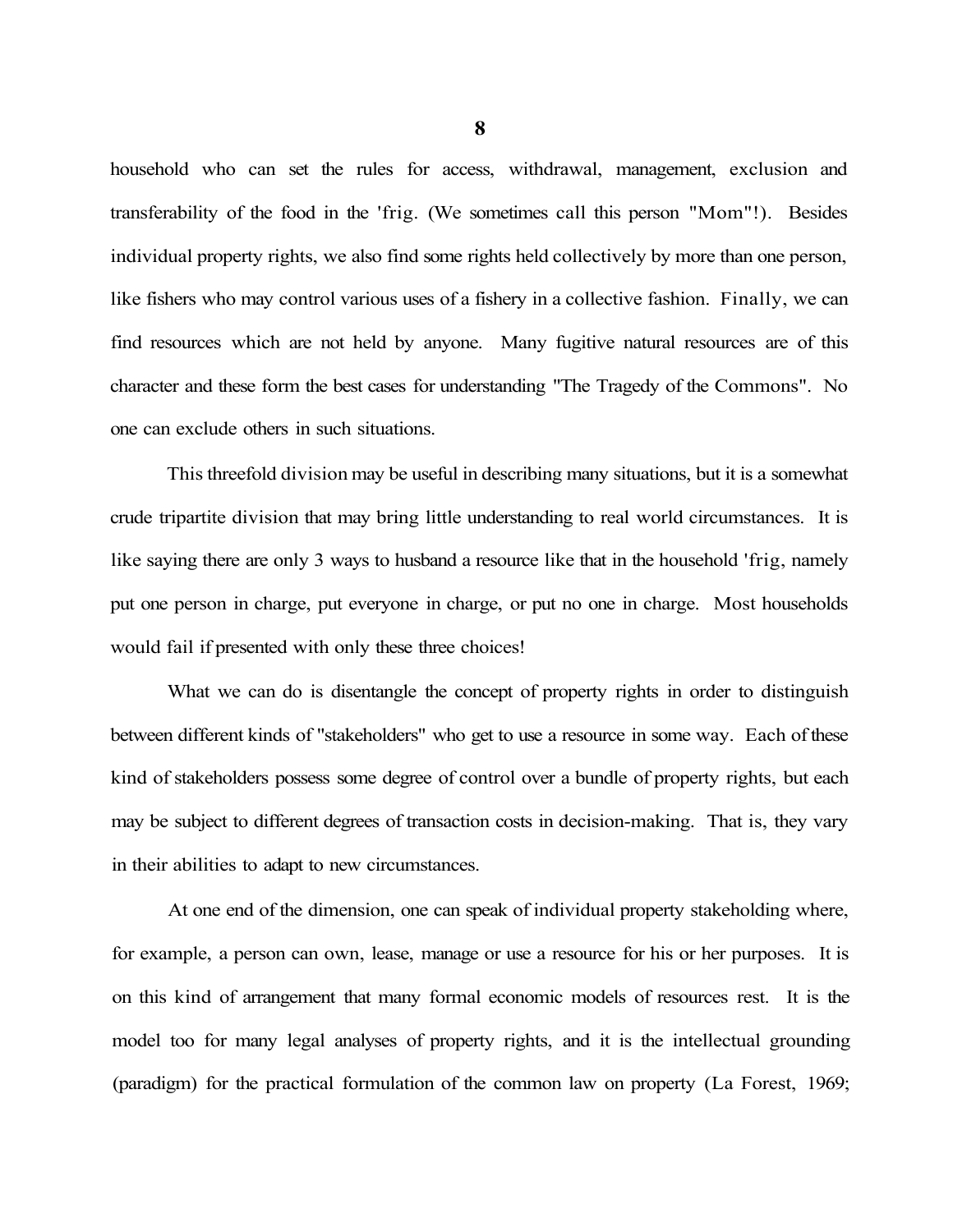Berman, 1984). Individual property ownership clearly specifies who is the stakeholder, and one can assume that the transaction costs involved in changing the modus operandi of the individual in question tend to be close to zero. (Hamlet excepting). Its merit may live in its adaptive capabilities as well as its clear specification of ownership.

The adaptation or change in the bundle of rights that an individual property owner may possess is in part a function of wider social processes, however. Vernon Smith, in an original effort to discover the origins and changes in property rights, suggests that certain social traditions supporting property rights occurred in the late stages of Neanderthal and the developed stages of a Cro-Magnon Hominid periods (roughly from 90 to 100,000 years ago) (Smith, 1993, 169). The first was the trading of valuables which requires some property rights and contracts to be in place in order for traders to trust an exchange process. The second is a more sedentary lifestyle made possible by the secure accumulation of possessions and knowledge of their acquisition. From these two conditions a form of customary law developed to protect against damages to property and persons (Benson, 1994, 13-14). Enforcement of the customs were made by kinship ties prior to the development of dispute settlement forums. These settlements could be voluntary such as those agreed upon before peers in the merchant courts, or authoritarian such as those developed in Anglo-Saxon courts for breaking "the King's peace" of royal law. Customary law provided for a voluntary adaptation of property rights (and duties). Authoritarian law permitted a more radical form of change, and is the type of law to which most governments aspire.

Adaptation and change can occur more readily when private property owners possess the legal right to transfer their resources on the economic marketplace. These legal rights can be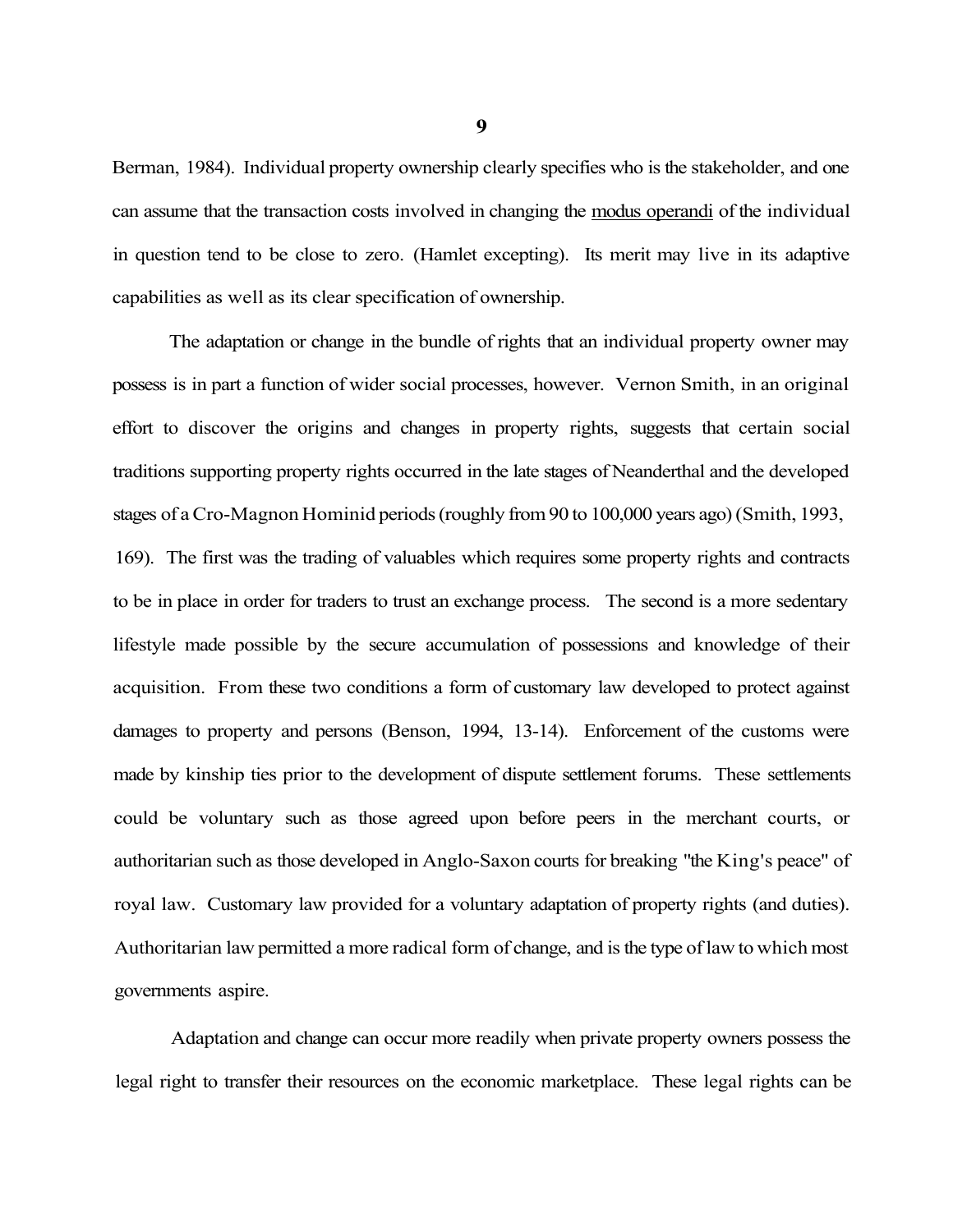attenuated. The common law may or may not lend itself to continuous adjustment in these legal property rights. An extended illustrative example now follows.

## Adaptations in Property Rights: An Extended Example

In common law jurisdictions, flowing or running waters cannot be owned. Rather, the use of water may constitute a bundle of legal rights, rather than the possession of water per se. This bundle of legal rights to use water is, in common law, a derivative of the right of ownership of land. A riparian is one whose land is washed by water and, in turn, has the right to the natural flow and quality of the water, subject to the same rights as his riparian neighbour.

"No riparian proprietor has any property in the water itself, except in the particular portion which he may choose to abstract from the stream to take into his possession, and that during the time of his possession only." (Canadian Encyclopedia Digest, S35, pp. 148-54)

The riparian is thus enjoined to make reasonable use of (surface) waters, subject to the same reasonable use of his neighbours. However, if the water is diminished by the reasonable use of upstream riparians, the downstream riparians have no legal recourse. Reasonable use is determined through the judicial process. It does not include the right to pollute nor to obstruct and divert the waters, nor includes the right to remove unreasonably large quantities (unless so granted by other riparians).

Riparian rights are transferable, in that a non-riparian may negotiate access to the water, subject to the uses of other riparians. However, "in order to obtain secure rights to flows, a non-riparian is likely to have to acquire rights from all downstream and all upstream riparians in order to secure his supply (Campbell, et.al., 481). A riparian may also negotiate with others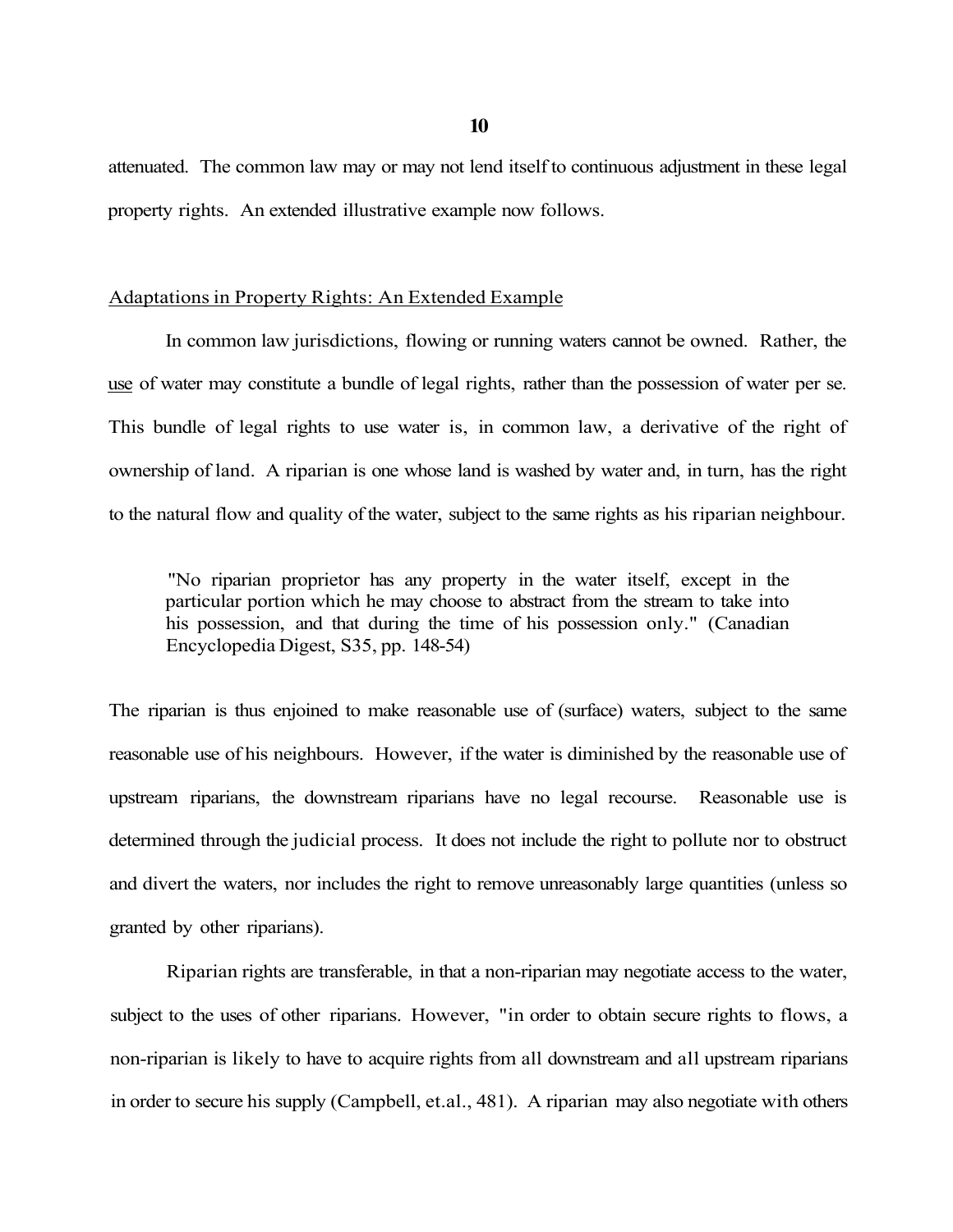a right to an extraordinary access to water. Again, the agreement of all riparians is necessary since any one of them can claim compensation for a reduced flow resulting from extraordinary use. The riparian need not exercise his right in order to preserve it, and, in fact, is entitled to the natural beauty of the water itself.

Thus the use of surface waters for domestic or farming or other purposes is contingent, in common law, on riparian ownership of adjacent lands, and these uses may undergo continual change as a result of judicial determinations of reasonable use or through bargaining between riparians, through market negotiations between non-riparians and riparians, and finally, through purchase of riparian lands on the open market. The property rights themselves are made adaptable through continual adjustments as represented by the concept of "reasonable use."

Peculiarly, the common law on groundwater is not subject to "reasonable use" and is subject to the rule of capture by any landowner with physical access to the acquifier or groundwater basin. While pollution of groundwater is a private nuisance and hence, if unreasonable, then justiciable,

"this percolating water below the surface of the earth is therefore a common reservoir or source in which nobody has, as far as he can, the right of appropriating the whole..." (Dubrin, J.A., Jackson v. Drury Construction Co. Ltd., 1974, 186).

Thus the groundwater property rights are attached to the land and are not adaptable, although the bundle of rights as a whole may be purchased on the marketplace.

In this context, governments have often intervened to initiate a process of adaptability in property rights, both for surface use rights and for groundwater rights. Generally, governments have replaced or modified the reasonable use doctrine for surface waters and the rule of capture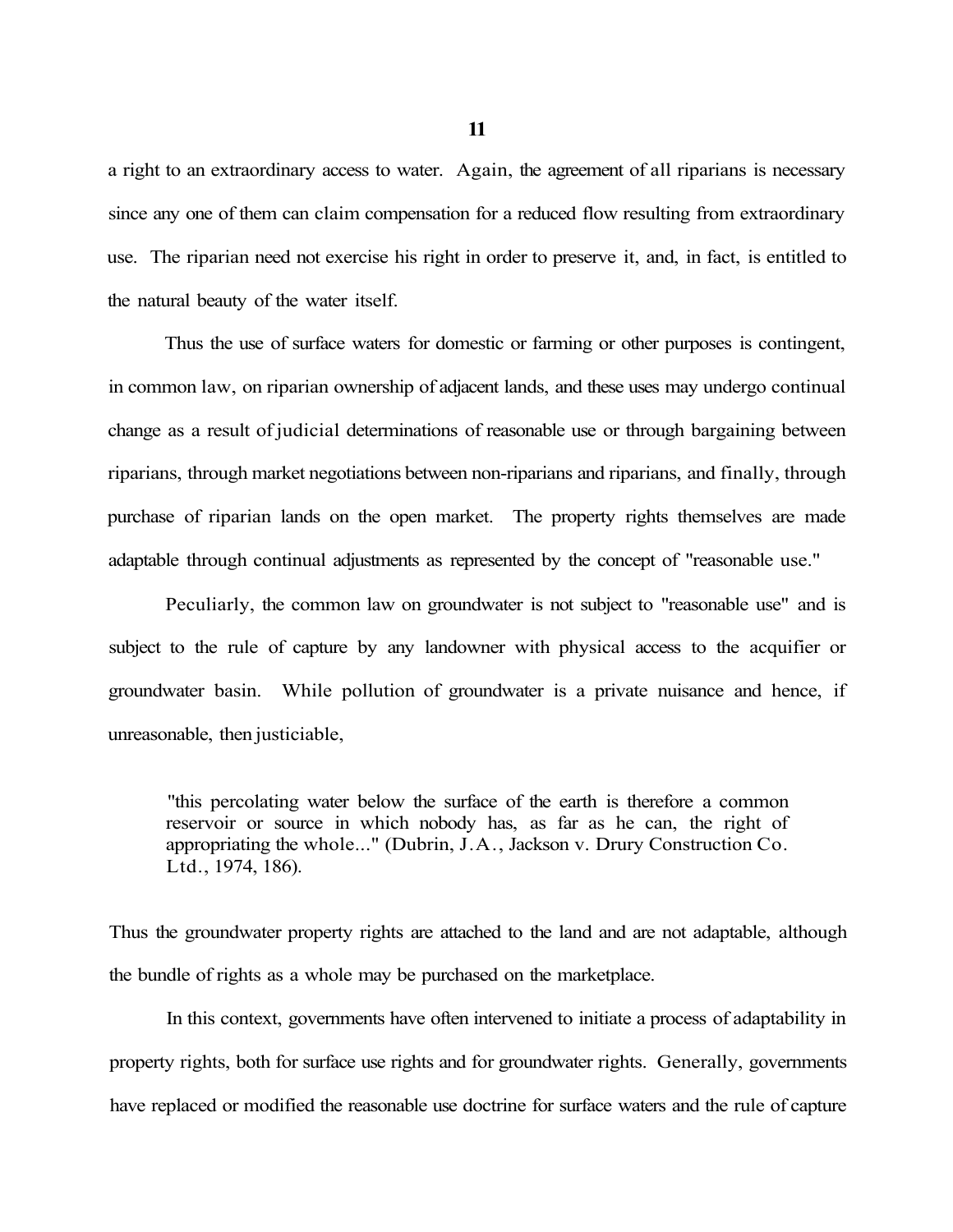for groundwater with some form of permit or licence to take water in approved quantities for approved purposes. Thus in the Province of Ontario, (Canada), the Ontario Water Resources Act of 1970 (revised in 1985) establishes that withdrawals of more than 50,000 litres/day require a permit from the Ministry of Environment and Energy. Such withdrawals are considered to be extraordinary and do not attenuate the riparian rights of reasonable use. The Director of Water Resources retains the legal power, however, to limit smaller withdrawals than 50,000 litres/day if the withdrawals may constitute a nuisance for other landowners. These discretionary powers are authorized under some draconian legislative clauses. Section 11, for instance, states:

"The Minister, for and on behalf of the Crown, may for the purposes of this Act, acquire by purchase, lease or otherwise or, without the consent of the owner, enter upon, take possession of, expropriate and use land and may use the waters of any lake, river, pond, spring or stream as may be considered necessary for his purposes and, upon such terms as he considers proper, may sell, lease or dispose of any land that in his opinion is not necessary for his purposes".

The adaptability of property rights to newer socio-economic and environmental conditions can, at one level, depend on the reasonableness of current usage by the owner or proprietor. Other interests must be taken into account at least in the surface waters case. In the groundwater case, the reasonableness test is limited. However, the common law of water resources provides only some operational rules for day-to-day decision making. Governments may implement statutory legislation that can reallocate decisions or, more fundamentally, re-order the bundles of property rights in water uses. The governmental powers are powers of collective choice that are rules about rules, collective rules about operational rules. The characteristic of "rules about rules" will be dealt with later.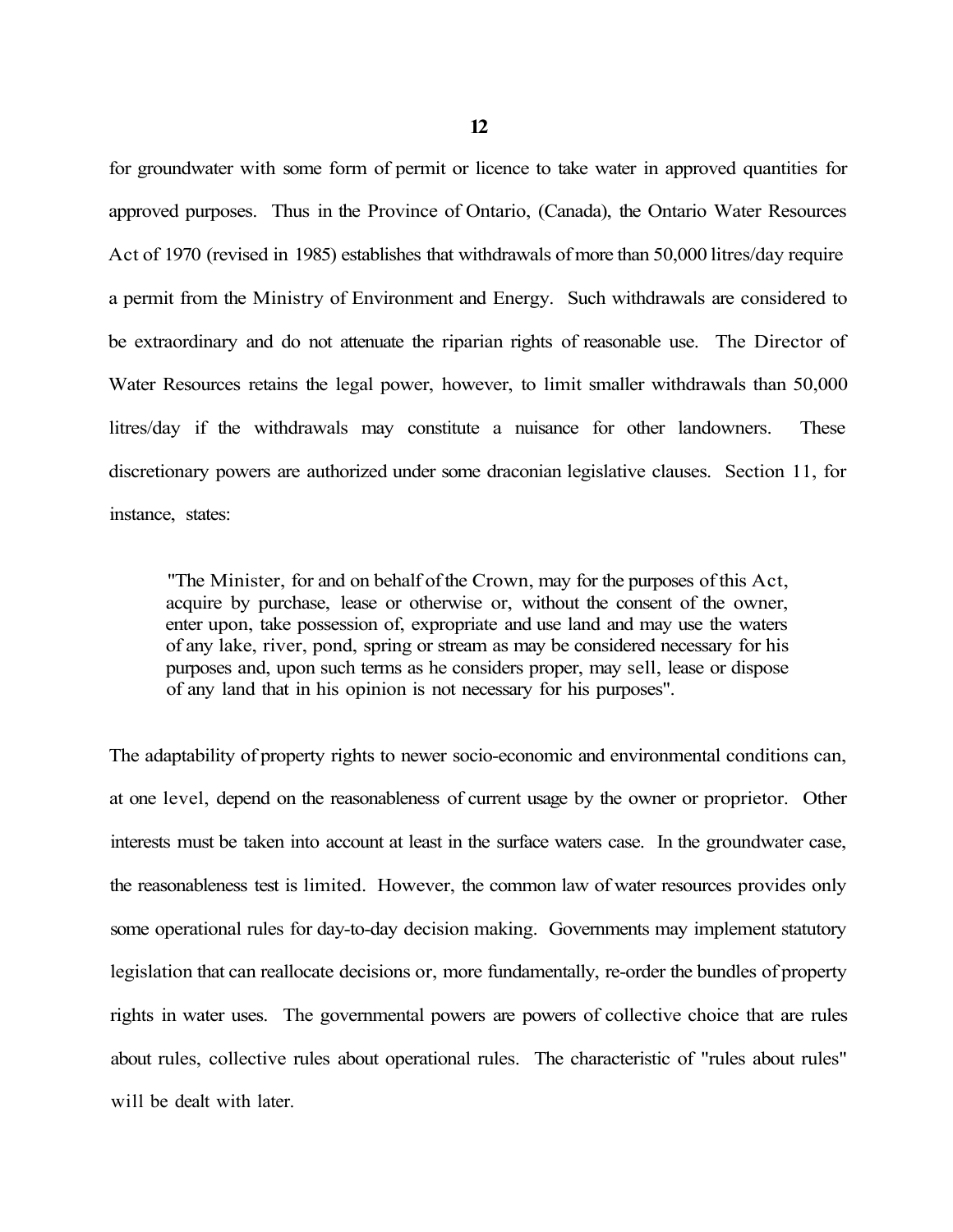#### Other Stakeholders

Most of the theoretical work and model construction developed to understand property rights deals with the private property case, where the owner possesses a full bundle of rights including transferability. There are, of course, other stakeholders that may possess some property rights, including public enterprises that are major resource owners in both Canada and the United States (Feldman and Goldberg, 1987).

Beyond the private property case are a range of organizational rather than individual enterprises engaged in decision-making about resources uses. The public enterprise, a corporation owned by a government, but at arms length from day-to-day interactions, is one key variant. Another is the private corporation (that legally is termed a public corporation, as its ownership is not privately retained but made available through stock and bond acquisitions) that is often engaged in resources extraction. A third is the private non-profit corporation that may acquire some property rights out of its interest in resource uses. Ducks Unlimited or the Sierra Club foster major acquisitions of property rights to land and water out of their own concerns. All three types of corporations are ostensibly formed to facilitate speedy group decision-making in a way designed to mimic individual decision making as closely as possible. However, all three kinds experience varying degrees of transaction costs in formulating and implementing actions as is well documented in organizational theory and behaviour. For our purposes, we need simply note that they are organizational equivalents to the private property stakeholder in that they may exercise one or more of the bundle of rights enjoyed by the individual private person but that they incur higher transaction costs as a consequence of their own "internal collective choice" arrangements.

**13**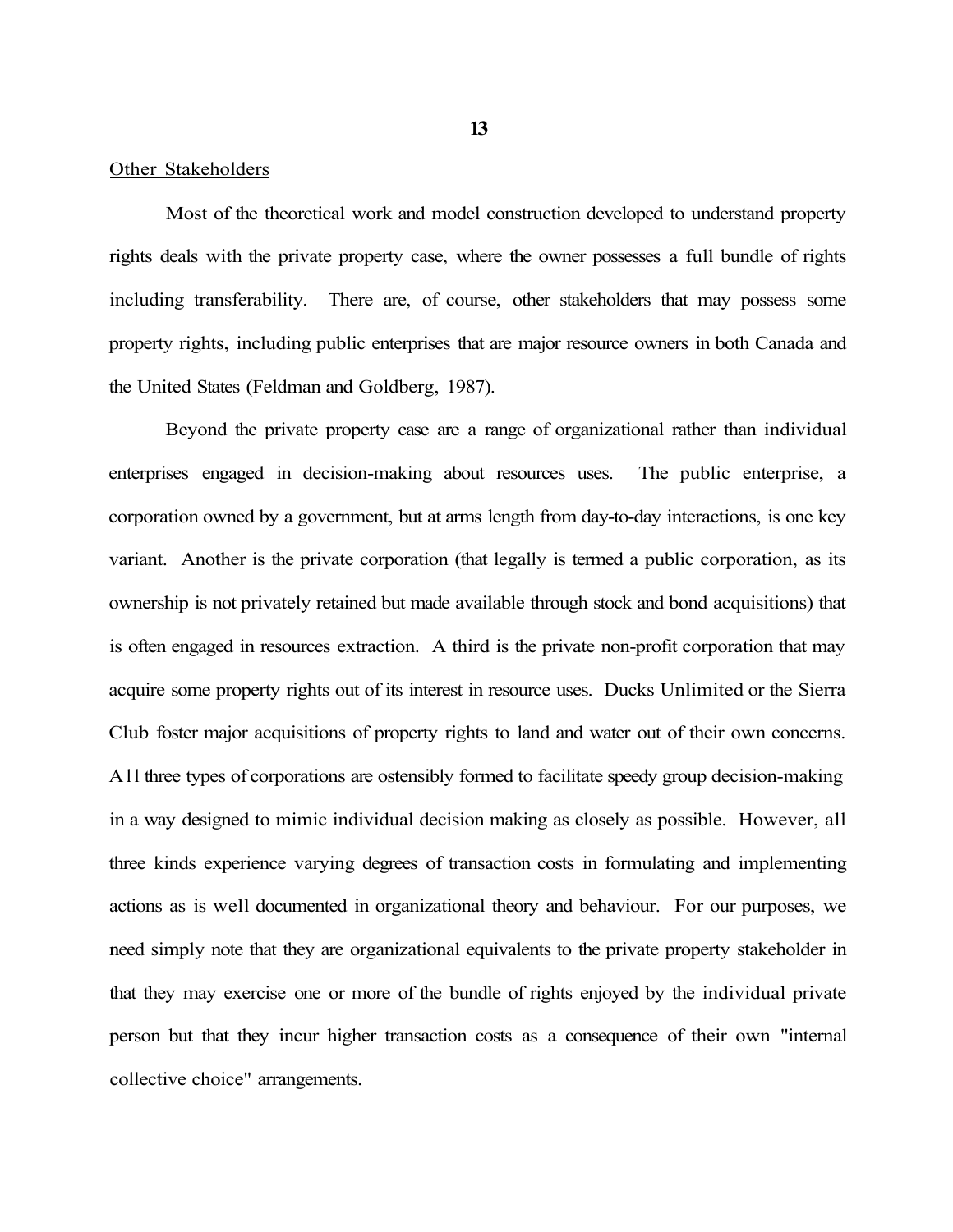Like the individual private property case, all three kinds of corporate stakeholders are subject to societal collective choice processes for changes in their institutional arrangements. Corporate law is typically a mix of statute and common law where the statutory component, at least, is a framework for specifying the rules that must be followed for the making of internal "by laws" of the corporation. Thus adaptation can, to some degree, take place internally, but the overall framework is subject to statutory legislation and implementation. As legal persons too, these organizational forms are subject to the specific tests of resource usage, like the "reasonableness" test of riparian rights.

Beyond the corporate cases of property rights holders is a third type of stakeholder. This is the non-corporate organization that may have formal institutional arrangements. Major examples are the line departments of government, at all levels of formation, from the local through to the national (federal). They may have lesser opportunity of adaptation than the corporate form due to the complex legislative-bureaucratic arrangements needed to change organizational form and direction. Yet line departments like Interior (of the US Federal Government) or Natural Resources (of Canadian Provincial Governments) may operate on behalf of their "sovereign" governments (or Crowns) with particular and (occasionally specially established) property rights.

These stakeholders may all exercise one or more property rights, and all vary in their ease of adaptation from the individual person (including the squatter) through the corporate person to the non-corporate organization.

Figure 4-1 develops these various kinds of stakeholders in terms of their ease of adaptation, and in relation to various property rights that they may or may not hold.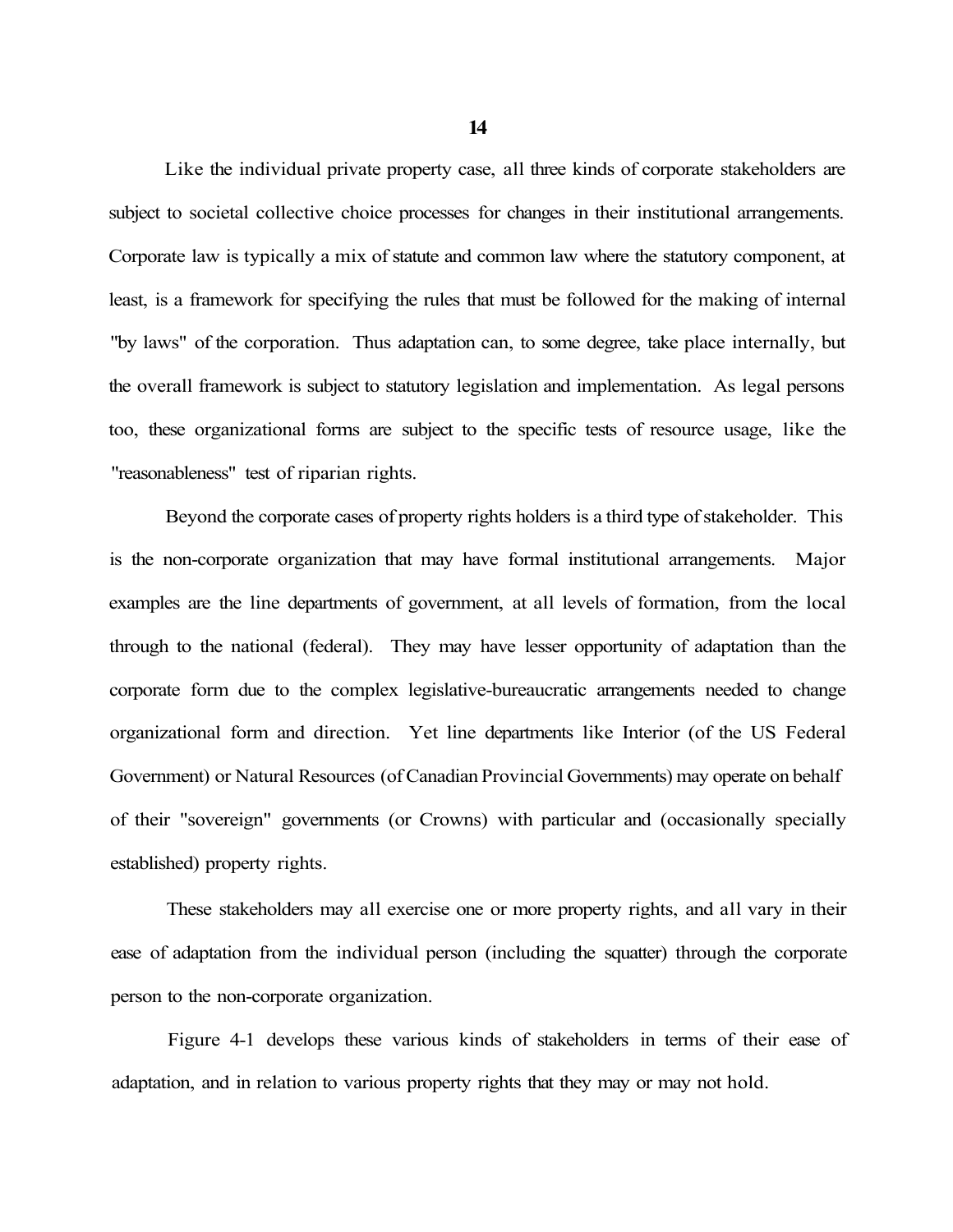## **15**

### **Figure 4-1: Stakeholders and Property Rights**

## **Stakeholder Adaptability<sup>2</sup>**

| <b>Property</b><br><b>Rights'</b> | Easy-<br><b>Individual Person</b> | <b>Corporate Persons</b> | <b>Non-Corporate Organizations</b> | <b>Difficult</b> |
|-----------------------------------|-----------------------------------|--------------------------|------------------------------------|------------------|
| Few                               |                                   |                          |                                    |                  |
|                                   | <b>Access &amp; Withdrawal</b>    |                          |                                    |                  |
|                                   | <b>Management</b>                 |                          |                                    |                  |
|                                   | <b>Exclusion</b>                  |                          |                                    |                  |
|                                   | <b>Transferability</b>            |                          |                                    |                  |

## **Many**

Notes: 1. These rights tend to be held cumulatively, e.g. transferability is not held without the previous four major rights.

2. Transaction costs of decision making.

Table 4-1 reflects alternative behavioural possibilities for stakeholders. For example, a ministry of a provincial government may have management rights and rights to determine access and withdrawals for other resource users, but in other jurisdictions these rights may be more (or less) attenuated.

Perhaps more useful for our purposes is to examine the legal positions that can be held as stakeholders rather than just their possible bundle of property rights. Legal positions or names are associated with different sets of property rights. Schlager and Ostrom use the following typology to assign legal positions to different sets of property rights (figure 4-2).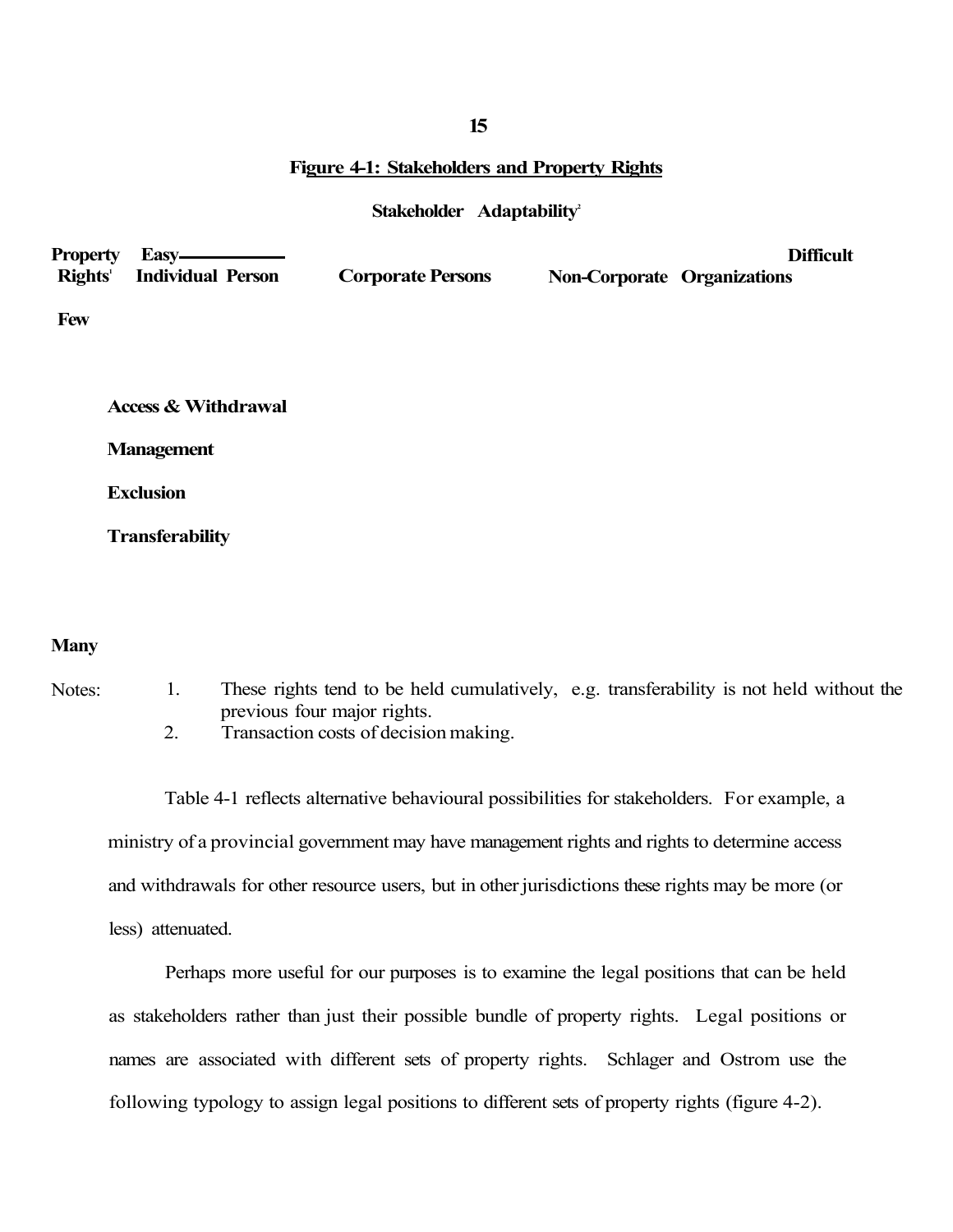## Figure 4-2: Rights Associated with Positions<sup>1</sup>

|                                              | Owner | Proprietor | Claimant | Authorized User |
|----------------------------------------------|-------|------------|----------|-----------------|
| Access and withdrawal                        |       |            |          |                 |
| Management                                   |       |            |          |                 |
| <b>Exclusion</b>                             |       |            |          |                 |
| Alienation<br>지수는 아이들은 아이들의 사람들은 아직 사람들이 있다. |       |            |          |                 |

<sup>1</sup> Schlager and Ostrom  $(1992, 252)$ 

Thus an owner can exercise all four major property rights, perhaps individually or perhaps jointly with others. Similarly, a proprietor can exercise three of these rights, but cannot transfer the resource to another legal person. A claimant has further attenuated rights and an authorized user has only the rights of access to an withdrawal from the resource. A squatter is someone who acts as an unauthorized user of land or water.

Empirically, the different kinds of stakeholders can assume any of the four legal positions noted in figure 4-2. Thus a governmental line department can be found, in some situations, to be an owner with full bundle of rights or simply an authorized user of a resource. Private property rights can include a full bundle or a lesser bundle. The public/private distinction between governmental and non-governmental organizations assumes little value in assessing legal positions. On the other hand, a governmental line department as a slowly adaptive stakeholder is less likely to transfer a resource adroitly than is an individual person or a corporate person. This is because of the relative inadaptability of its exercise of the property rights of alienation. Figure 4-3 arrays the possibilities associated between legal positions and stakeholder adaptability.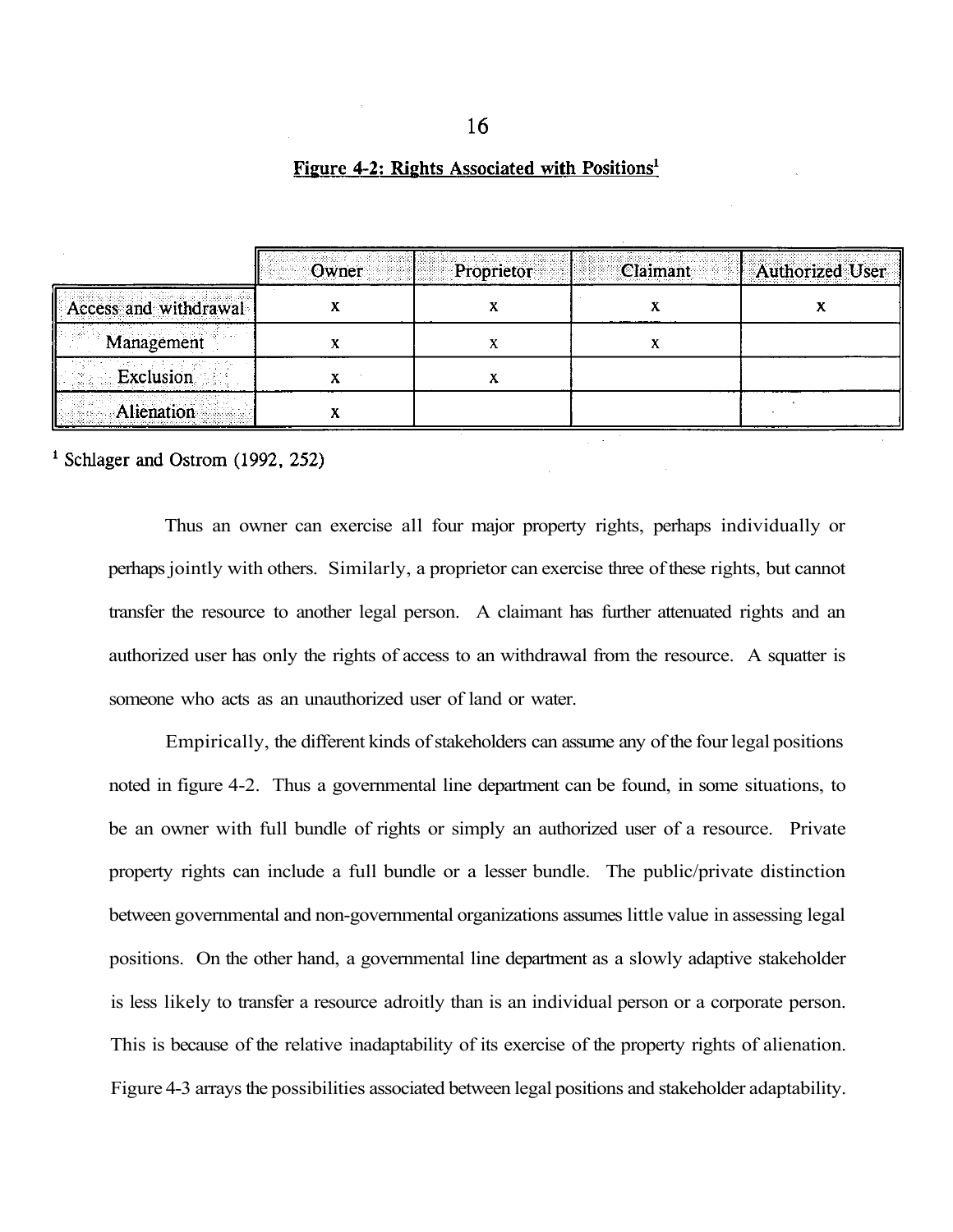## Figure 4-3: Rights Associated with Positions

| Legal           | Stakeholder Adaptability                                      |
|-----------------|---------------------------------------------------------------|
| Positions       | Individual Person<br>Corporate Person<br>Non-Corporate Person |
| Owner           |                                                               |
| Proprietor      |                                                               |
| Claimant        |                                                               |
| Authorized User |                                                               |

Property rights are thus rules that have been constructed and used by stakeholders engaged in resources "exploitation" in some fashion. They consist of a bundle of rules and can perhaps be best understood as an adaptive and adapting framework within which decisions about resource usage are taken. To return to our refrigerator example from the beginning of this chapter, it is as if a household has drawn up a set of rules about when, how and under what conditions food may be accessed and withdrawn from the 'frig, and when, how and under what conditions it may be restocked. Further, the household may have elaborate rules about adapting these previous operational rules of "exploitation" of the food resource. With a simple head of the household, the rules can be re-adapted relatively easily compared with corporate arrangements that essentially delegate decisions to two or more household members. And noncorporate arrangements, like an equal share of ownership "rights" amongst a large household, can bring about long and arduous decisions about changing the rules on, for example, the use and replenishment of milk cartons or ice-trays. Failure to readapt such operational rules could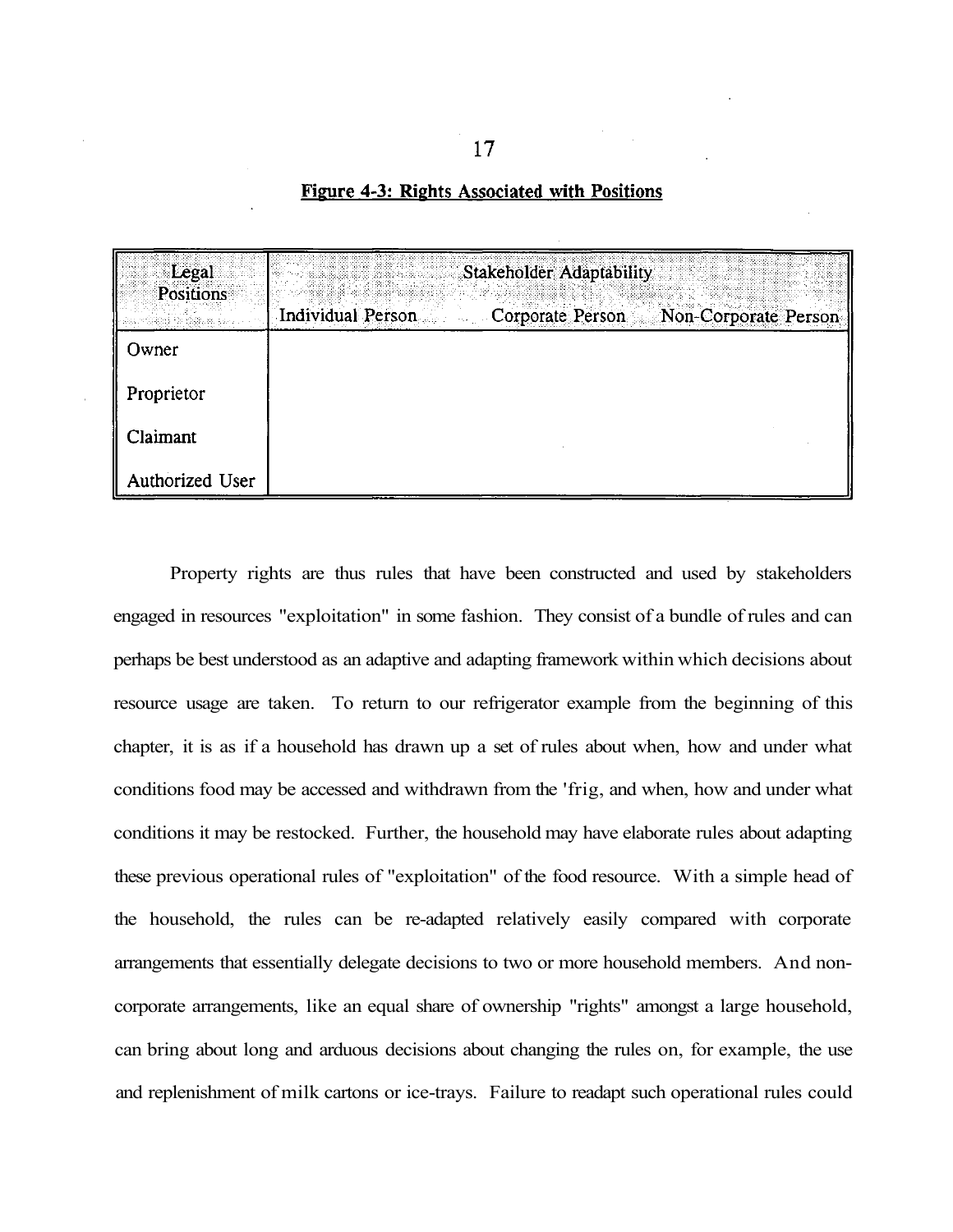lead to a "tragedy of the milk commons" situation or to the exploitation of the "sucker" charged with buying more milk. A set of possible situations could exist, and their readaptation in the light of new circumstances - like an increase in household numbers - will depend on the rules set up for handling collective choices.

### **Collective Choice Rules**

As resources evolve and adapt in dynamic fashions, and as property rights comparably evolve, albeit with lags and leaps, so collective choice mechanisms may also experience dynamic change. Collective choice mechanisms are rules about rules, specifically, rules about how operational decision rules are reviewed and changed. Collective choice mechanisms themselves may be subject to a third level of rules, called constitutional rules. Constitutional rules govern the processes through which collective choice decisions are taken. They can be relatively simple frameworks like the rules governing household decision-making or relatively complex sets of rules like the national constitutions of Canada and the United States. Rules are, thus, stacked from the operational level through the collective choice to the constitutional level. (Figure 4-4).

## **Figure 4-4: Rule Stacks**

**Constitutional Rules Collective Choice Rules Operational Choice Rules**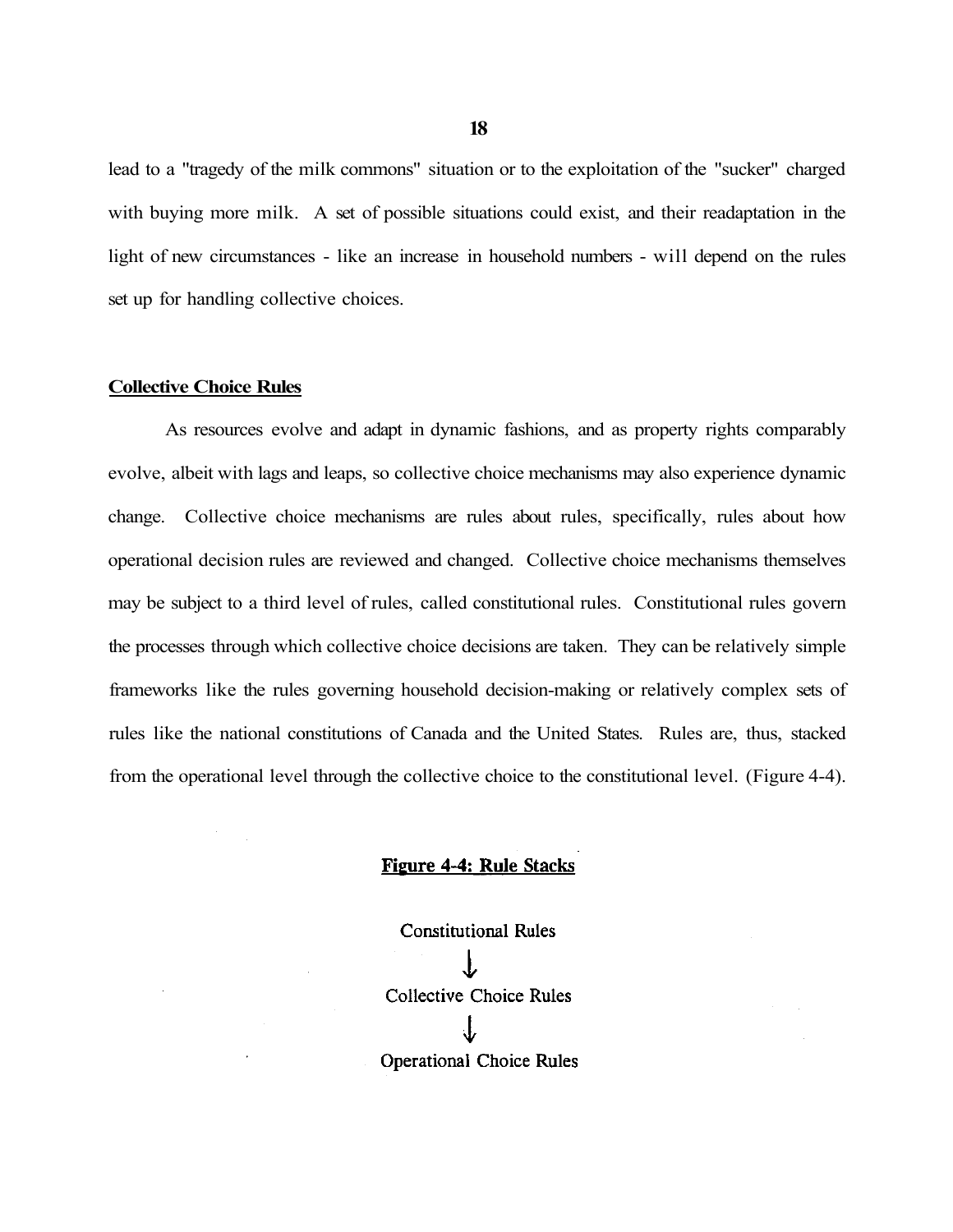Some features about rules and rule stacks deserve mention at this juncture. First, rules do not fully determine outcomes or decisions. Individual situations have levels of discretion to make choices and to learn from these choices over time. They may find that, over time, a recurring pattern of choices is both necessary and optimal. In spot markets, for example, with standardized products and low entry costs, producers may discover over time that marginal cost pricing is their most successful decision choice, as well as necessary to stay in this competitive business. On the other hand, in dynamic natural resource situations, like a harbour or river mouth subject to variations in climate, water flows, nutrient loadings and pollution, owners of a resource like a fishery have a wider range of decision choices and a wider range of uncertainties about the outcomes of these choices. Errors are likely to be more frequent. The property rights regime, no matter of what operational construction, will not eliminate these errors. (It could, of course, amplify them).

Second, many rules at the operational, collective choice or constitutional levels are ignored in practice. They have become simply rules-in-form rather than rules-in-use (Sproule-Jones, 1993), or what Walter Bagehot, the Victorian observer of the British Constitution, once called the "dignified" part of the constitution in reference to the constitutional level of rules (Bagehot, 1964). Examples may help to clarify the distinction between rules-in-form and rulesin-use. Let's use the refrigerator case. One collective choice rule on stakeholder participation could be that all six members of the household have an equal share in decision-making about "replenishment" (shopping) of the resource (food). In practice, however, this rule could become a rule-in-form if one person continuously takes the initiative (with the compliance and then agreement of others) to decide when, where, what and how much to purchase. A new rule-in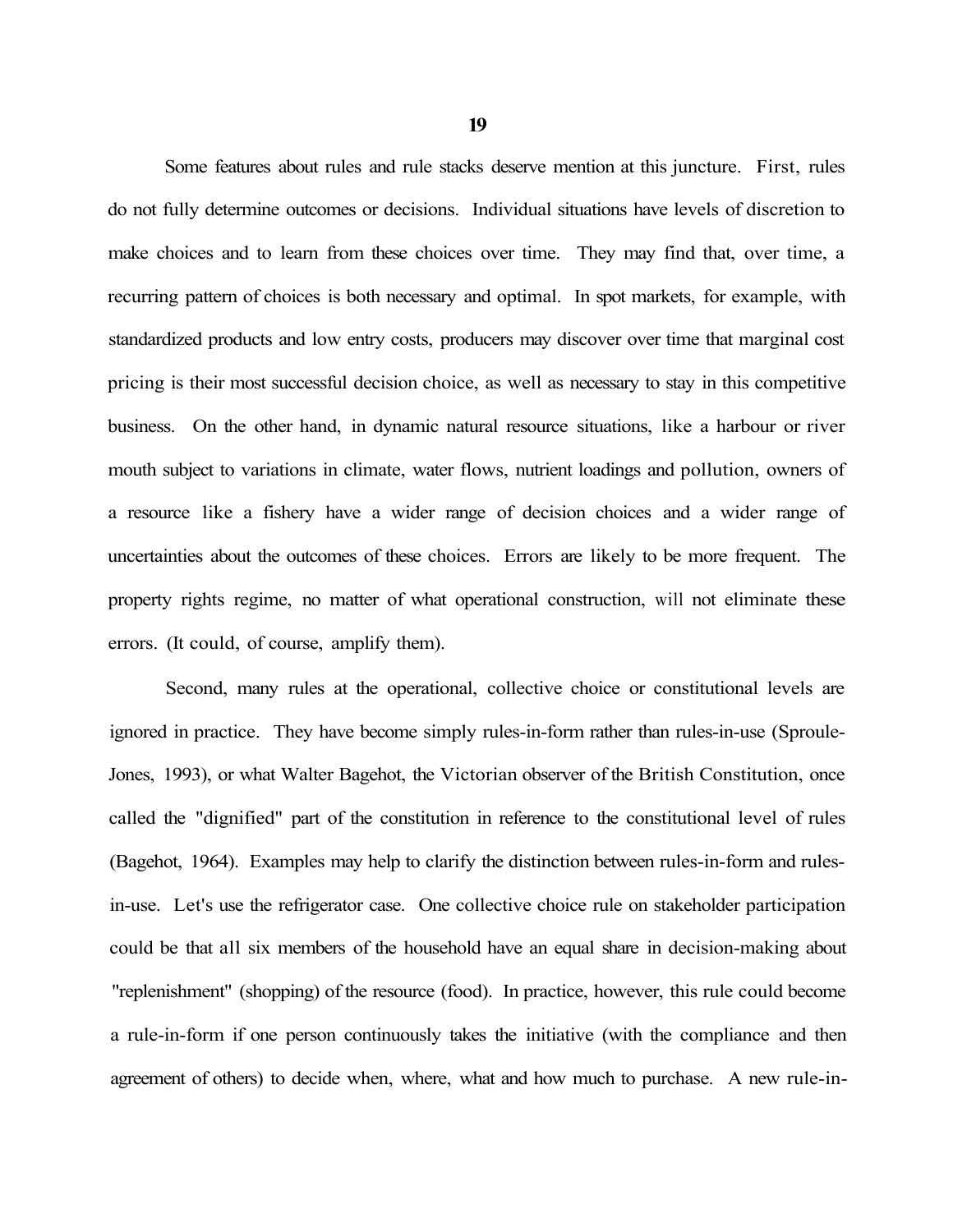use has evolved. The constitution of the household permits this evolution perhaps because it does not spell out an amending procedure or an enforcement mechanism of on-going collective choice rules. It may be hard to get all of the household together to sit down and redefine an agreement that replenishment decisions can and should be taken by one person rather than "the collective". These kind of changes recur in complex real life situations as we saw in our previous examination of water rights.

Third, considerable time and effort is often expended at a "constitutional level" in formulating precise and practical rules about collective choices. These rules would normally comprise rules about the articulation of stakeholder interests, such as selection and representation of stakeholders, and rules for the aggregation of these interests such as time and frequency of meetings and rules (like voting rules) to resolve conflicts. These rules are critical in establishing the power relationships that could manifest themselves in operational decisions. Allied with these particular collective advice rules may be rules about the implementation of decisions, by whom and how and with what solutions, as well as outcomes and measures of outcomes. Implementation of decisions in the form of operational rules and policy outcomes is necessary to make the governance rules a useful system (pun intended).

Finally, collective choice rules, like rules at other levels, are contingent upon their peculiar situational conditions. Not only will a resource (or other good) have its own technical characteristics and, perhaps ecosystemic characteristics, but it will be rooted into particular times and places. These times and places will impose constraints and facilitate opportunities for living systems to evolve and develop. Our trivial refrigerator case is no exception. It will be situated in a household with particular characteristics and demands on the resource, and members of the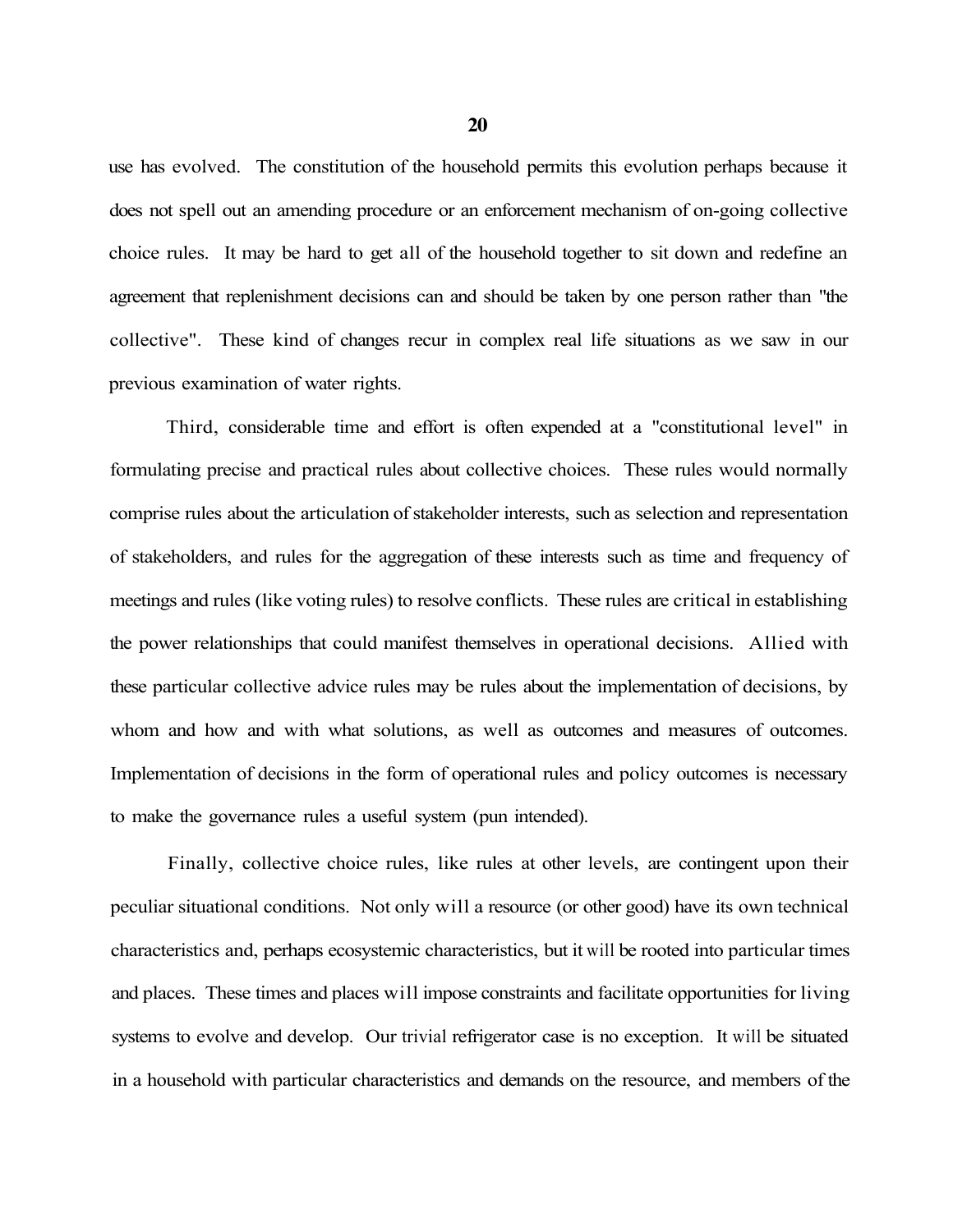household will have their own nutritional histories. Moreover, the household will have its geographical location and times of function and change, all of which can have potential effects on refrigerator uses. The pool can change for reasons other than rules or technical discussions or interconnectedness. These situational characteristics always impose limits on the precise applicability of generalizations and hypotheses.

## **A Basic Framework for Institutional Analysis**

The contingencies of time and place may make precise modelling of real world common pools difficult. But they still permit us to advance a framework rather than a model of decisions situations. The basic framework is presented in Figure 4-5.

## Figure 4-5: Basic Framework I



This simple framework cannot capture the detail of all common pool characteristics, decisions and effects of decision-making, let alone the rules within which decisions take place. However, it provides us with a skeleton framework to orient our analyses. It essentially hypothesizes that structural variables like property rights can affect ecosystems (or other common pools). However, other situational factors, like the technical characteristics of the resource or the characteristics of human communities that use that resource, can also affect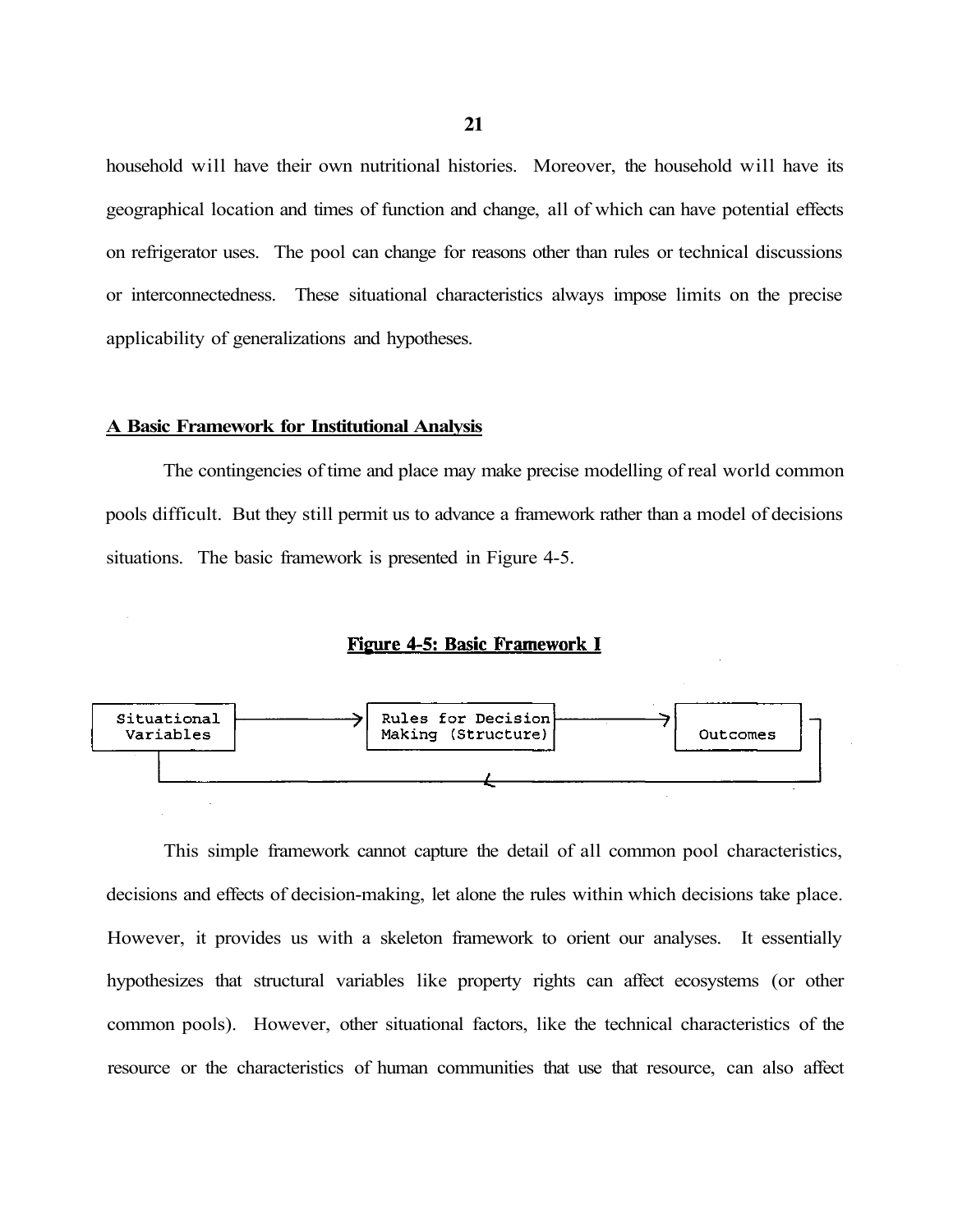outcomes. These latter relationships are reciprocal too.

We can sketch too the outlines of a slightly more complex framework, given our previous discussions of rules (Figure 4-6). It is made expressly applicable to the differing ecosystem and community conditions (the situations) in different Areas of Concern on the Great Lakes. It also includes the constitutional level of rules in the light of our previous chapter on the U.S. and Canadian constitutional frameworks for environmental governance. The outcome variables include both implementation process variables (like the use of special agency structures) which are normally not considered outcomes and actual ecosystem impact variables. The implementation process is distinctly characterized as an outcome variable in this case, because many Remedial Action Plans were formulated with the feasibility of new implementation structures in mind (and hence not, by definition, part of the initial collective choice arrangements). Of course, the entire process gets animated by human motives and energies, and these variables, while endogenous to our concerns, would be necessary to include in a formal model rather than a framework of understanding. Again, we reject the relevance of a formal model due to the variety of situational variables extant throughout the Areas of Concern.

#### **Figure 4-6: Basic Framework II**

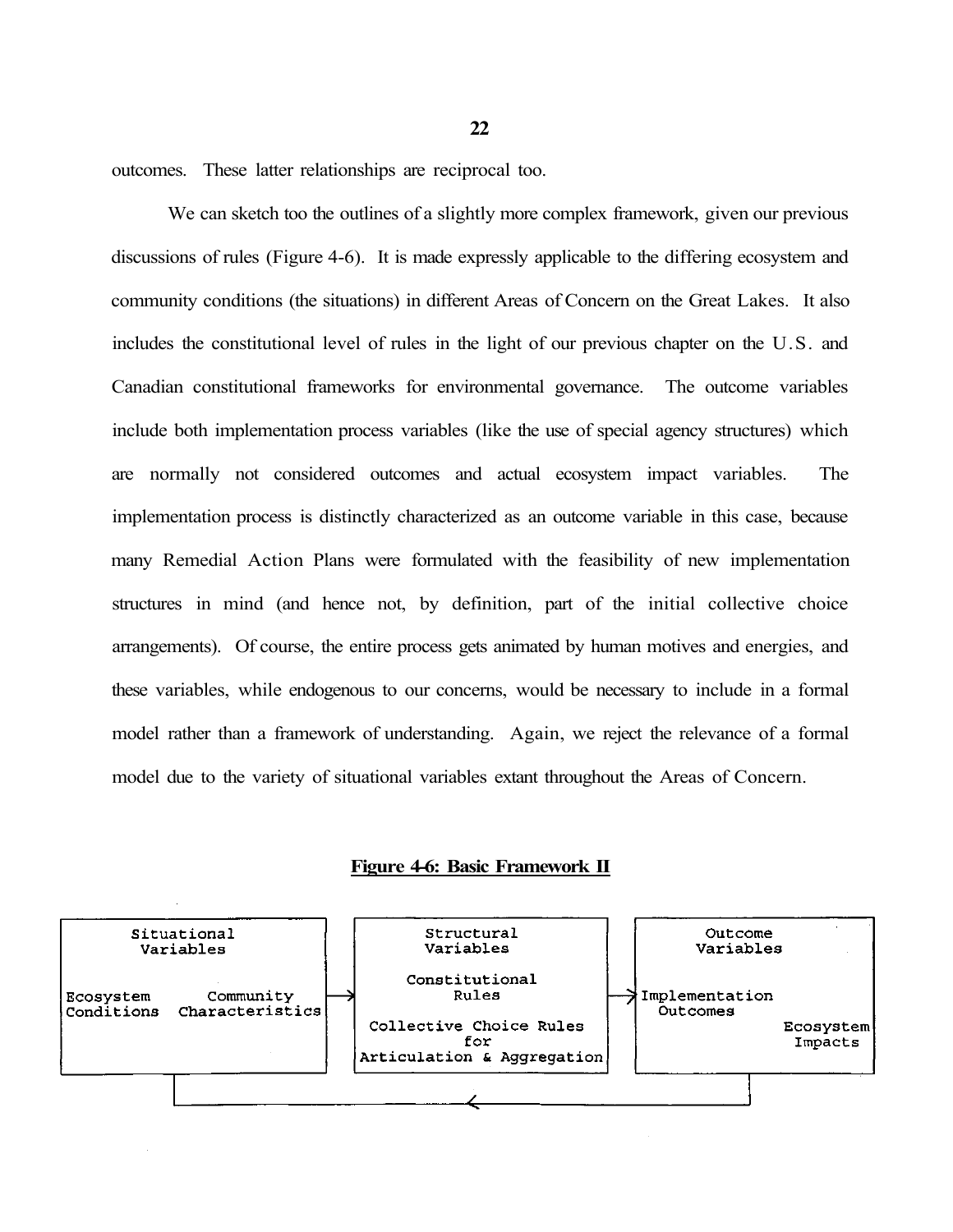In the next chapter, we will develop measures of these explanatory factors for examination in our survey and case studies of Areas of Concern.

#### **Multiple Uses and Multiple Externalities**

The basic frameworks for analysis emphasize the centrality of collective choice processes for understanding dynamic changes in operational rules like property rights and, in turn, ecosystem conditions. It stands in contrast to much orthodox thinking that emphasizes rules as parameters and socio-economic factors as homeostatic (equilibrating). Our frameworks focus on the very processes of adaptation.

In the context of previous studies of pollution control, environmental management and common pools more generally, this approach also contrasts with traditional intellectual and legal focusses (foci) on simple resource uses and methods to contain negative interdependencies (externalities). These studies embrace models that deal with single not multiple uses, and externalities on one or a few other uses of a resource. The most famous of these studies is the Coase Theorem that we shall develop, for our purposes, in a different direction in the concluding chapter (Coase, 1960).

We have developed no names in the literature to characterize the multiple uses and multiple externalities problems that are the central issues in many real world situations, such as Areas of Concern on the Great Lakes. We might characterize our basic frameworks as the "no name" frameworks for addressing the institutional bases of multiple externalities or ecosystem interdependencies. As a matter of speculation, it might be a condition of human society and development that it cannot satisfactorily address real world concerns until it can find a name to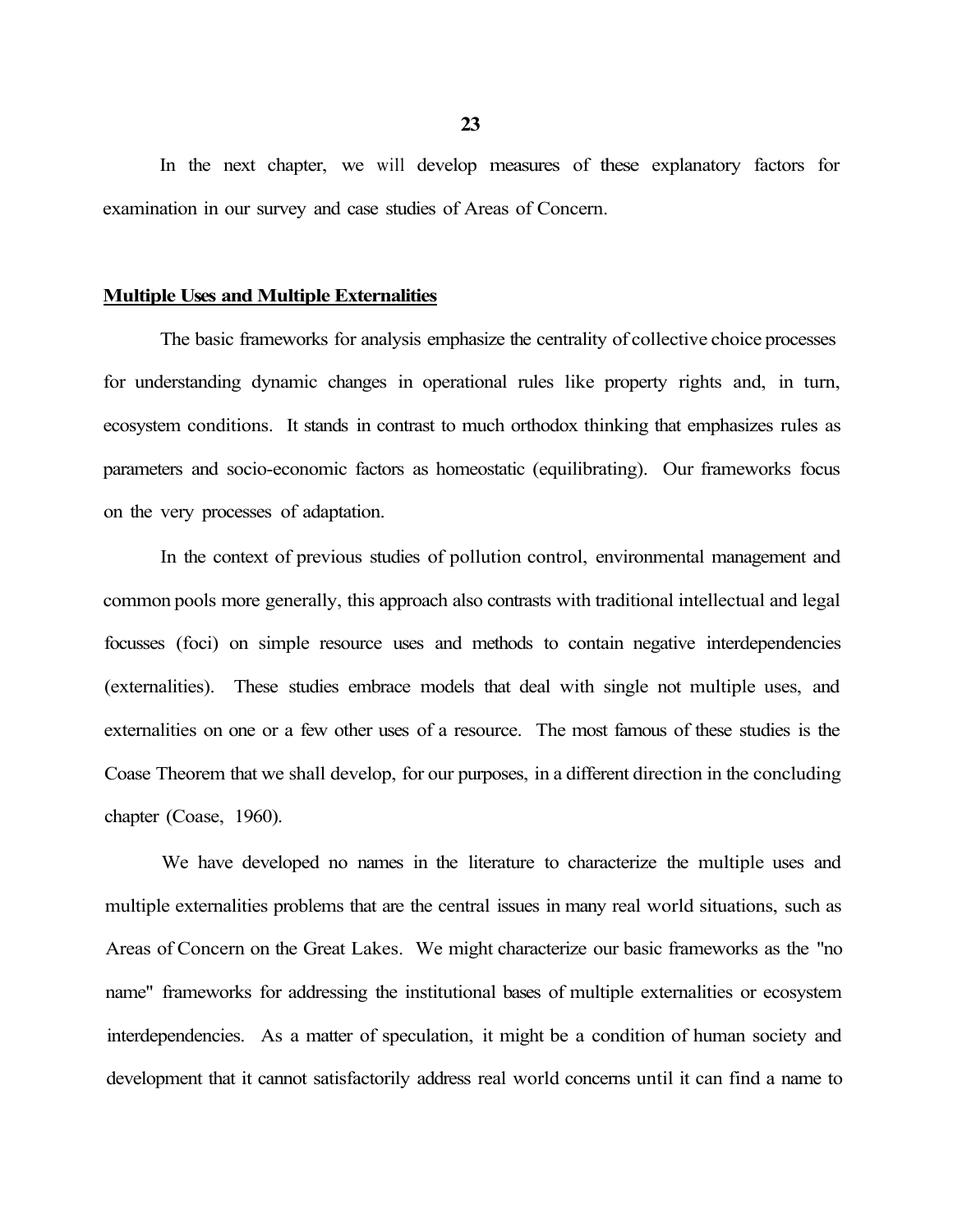the concerns. If correct, it might imply that metaphysics is a branch of linguistic anthropology, and that raises issues and conjectures well beyond the scope of this study.

### Conclusion

The governance of common pools involves institutional arrangements or rules. In the natural resources situations, societies have developed customary rules and common law rules, encapsulated in the term "property rights", to ensure a fair and sustainable way to access, use and withdraw from the resource (exploit it). All rules will need to adapt, however, to meet new situations, physical, biological and social. So property rights and other so-called operational rules of conduct are made subject to wider societal processes for adaptation. The wider societal processes involve collective choice rules within which stakeholders, possessing varying bundles of property rights, will articulate and aggregate their interests. Decisions will emanate in the forms of revised operational rules and other outcomes. The dynamic character of common pools and ecosystems reflects and is reflected by the "no name" structures of collective choice rules. The Remedial Action Plans for the 43 Areas of Concern on the Great Lakes are an experiment, in essence, in collective choices.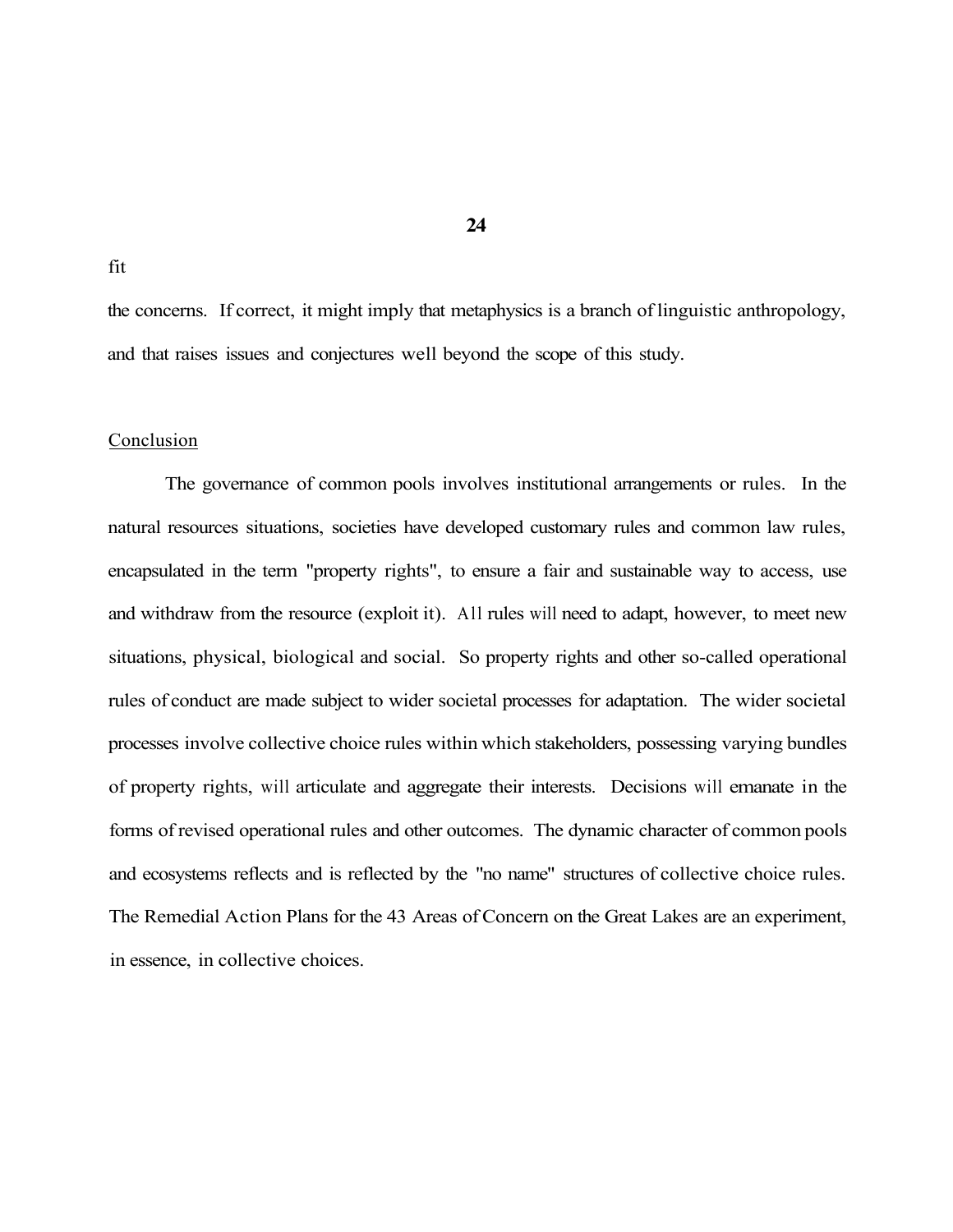# **Bibliography**

- Bagehot, Walter, 1964, The English Constitution (London: Watts and Co.).
- Benson, Bruce, 1990, The Enterprise of Law (San Francisco: Pacific Research Institute for Public Policy).
- Berman, Harold J., 1984, Law and Revolution (Cambridge, MA: Harvard University Press).
- Bromley, David W., et.al. (eds.), 1992, Making the Commons Work (San Francisco: Institute for Contemporary Studies Press).
- Coase, Richard H. , 1960, "The Problem of Social Cost", Journal of Law and Economics. Vol. 3, pp. 1-44.
- de Groot, Rupert, 1986, A Functional Ecosystem Evaluation Method as a Tool in Environmental Planning and Decision Making (Wageninen: Agricultural University of Wageninen).
- Feldman, Elliot J. and Michael A. Goldberg (eds.) 1987, Land Rites and Wrongs (Lincoln, NE: Lincoln institute of Land Policy).
- Francis, George, 1994, "Ecosystems", Paper delivered at Social Sciences Federation of Canada Conference. "Social Sciences and the Environment", Ottawa: 17-19 February.
- Gunderson, Lance H. . et.al. (eds.) 1995, Barriers and Bridges (New York: Columbia University Press).
- Holling, C.S., 1986, "Resilience of Ecosystems: local surprise and global change", in W.C. Clark and R.E. Munn (eds.), Sustainable Development of the Biosphere (Cambridge: Cambridge University Press) pp. 292-317.
- LaForest, Gerard V., 1969, Natural Resources and Public Property under the Canadian Constitution (Toronto: University of Toronto Press).

Lee, Kai, N, 1993, Compass and Gyroscope (Washington, DC: Island Press).